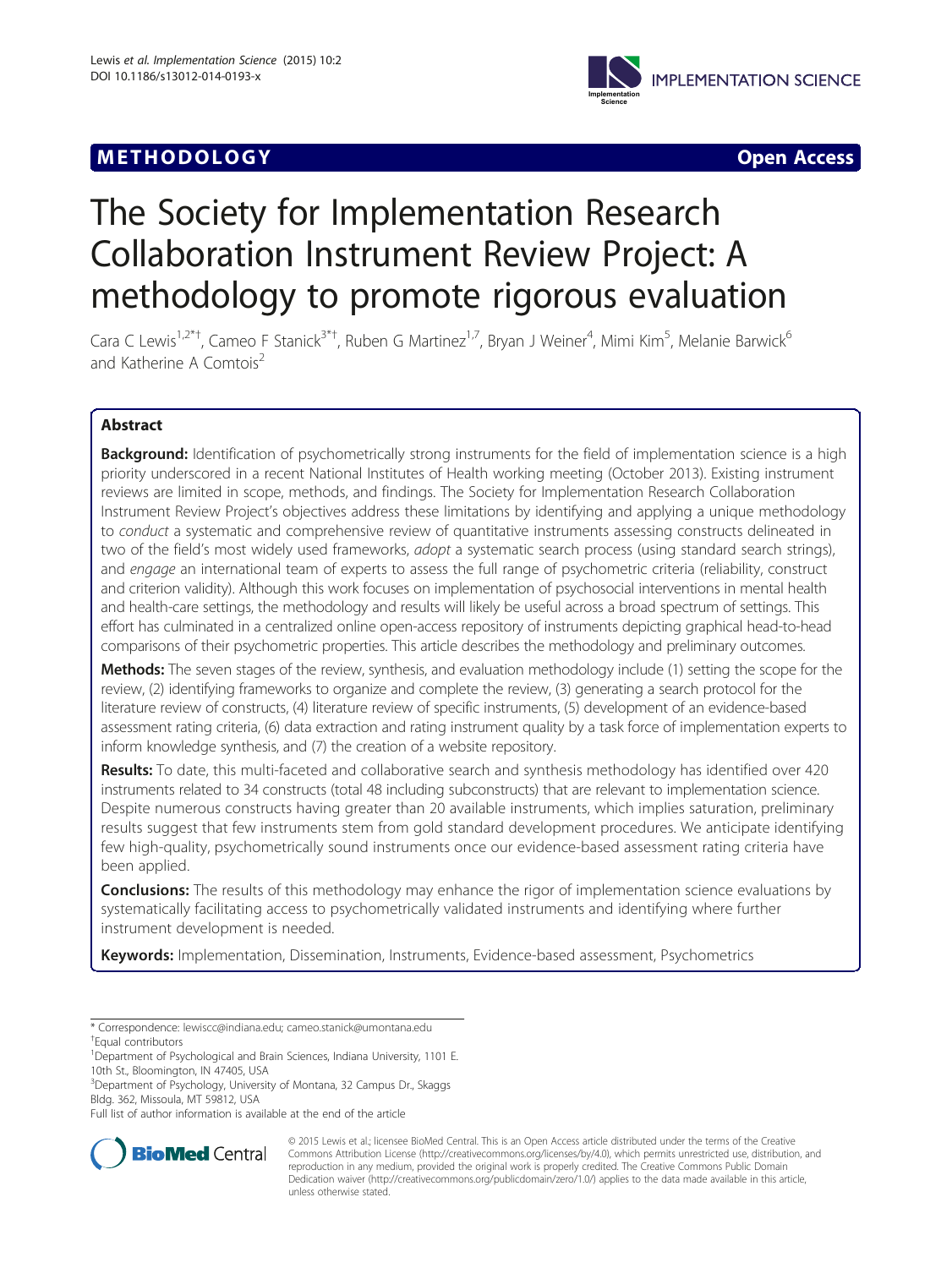## Background

Identification of psychometrically strong instruments for the field of implementation science is a high priority in the United States, as underscored in a recent National Institute of Health working meeting (October 2013; Rabin et al., unpublished).<sup>a</sup> Reliable and valid instruments are critical to scientific advancement as they allow for careful collection, expression, and comparison of results of observation and experimentation [\[1\]](#page-17-0). Unfortunately, poorquality instruments have slowed the discovery and application of evidence-based implementation strategies for supporting widespread delivery of evidence-based care. Many new fields face instrumentation challenges until consensus builds around high-quality measures of key constructs. Without consensus, informative, applicable instrumentation will remain slow and hindered by duplicative efforts and incommensurable results. For an in-depth discussion of instrumentation issues in implementation science, see Martinez et al. [\[2](#page-17-0)].

Existing instrument review efforts within the field of Dissemination and Implementation Science (DIS) focus on individual constructs such as readiness for change (e.g., [[3\]](#page-17-0)) constructs that predict specific implementation outcomes such as adoption [[4\]](#page-17-0) and on broader reviews of multi-level domains [\[5\]](#page-17-0). Other instrument review efforts such as the Grid-Enabled Measures Project (GEM; [[6\]](#page-17-0); [https://www.gem-beta.org/public/wsoverview.aspx?](https://www.gem-beta.org/public/wsoverview.aspx?cat=8&wid=11&aid=0) [cat=8&wid=11&aid=0\)](https://www.gem-beta.org/public/wsoverview.aspx?cat=8&wid=11&aid=0) engage researchers and stakeholders in populating and evaluating an online repository of measures. Thus far, review efforts reveal that few instruments have undergone systematic development and are psychometrically strong. These instrument review efforts represent important contributions as they inform the state of measurement quality in the field and support a significant need for additional research in this area.

Despite these instrument review efforts, three important gaps remain. First, no existing instrument reviews include a comprehensive array of constructs relevant for DIS. A comprehensive review of constructs is important to guide instrument selection and development and then to facilitate identification of constructs that are implicated in successful implementation. Second, existing methodologies for instrument reviews are narrowly focused and only provide limited psychometric assessments of the instruments. Specifically, Chaudoir et al.'s instrument review focused only on predictive validity [\[5](#page-17-0)]. Although predictive validity is critical to the identification of key constructs, in the absence of also establishing reliability and/or content and construct validity, predictive validity is only marginally informative. Further, Chor et al.'s work provided dichotomous (yes/no) conclusions about the psychometric validation of instruments without providing an indication of the process for this determination [\[4](#page-17-0)]. These limitations of existing instrument review methodologies must be addressed to support quality

measurement in this field. Third, no protocol exists to systematically develop a compendium or repository of instruments for widespread use. An open-source resource would facilitate simultaneous access to instruments and comparison between instruments with respect to their psychometric strength. A centralized online database that is searchable and provides head-to-head comparisons of instrument psychometric properties would be a significant step forward for the field.

#### The current project: aims and objectives

The Society for Implementation Research Collaboration (SIRC; formerly known as the Seattle Implementation Research Collaborative)<sup>b</sup> Instrument Review Project (IRP) has established a methodology for instrument review to address these gaps by a) conducting a systematic and comprehensive review of quantitative instruments assessing constructs delineated in two of the field's most highly cited frameworks, the Consolidated Framework for Implementation Research (CFIR; [[7\]](#page-17-0)) and the Implementation Outcomes Framework (IOF; [[8\]](#page-17-0)); b) adopting and applying a systematic search process (using standard search strings); c) engaging an international team of experts to assess the full range of psychometric criteria (reliability, construct validity, and criterion validity); and d) building a centralized online, open access, evolving repository of instruments depicting graphical head-tohead comparisons of their psychometric properties. Existing instrument review and repository efforts are summarized and compared in a separate manuscript that highlights their unique contributions and the gaps in the field that the SIRC IRP seeks to fill (see Rabin et al., unpublished). In this article, we describe the SIRC IRP methodology and summarize preliminary results of the 420+ instruments that have been identified according to the following:

- the number of instruments identified for each of the 48 DIS constructs (including the 13 subconstructs; CFIR and IOF),
- the rigor underlying instrument development,
- whether the construct was explicitly defined in the original article,
- the year and field in which the instrument was created,
- the stakeholder targeted by the instrument,
- settings in which the instrument has been used, and
- the number of published studies reporting use of the instrument (bibliometric data).

The findings from this methodology will inform a pressing research agenda by identifying priorities for measurement development. Moreover, the online repository will position those invested in advancing the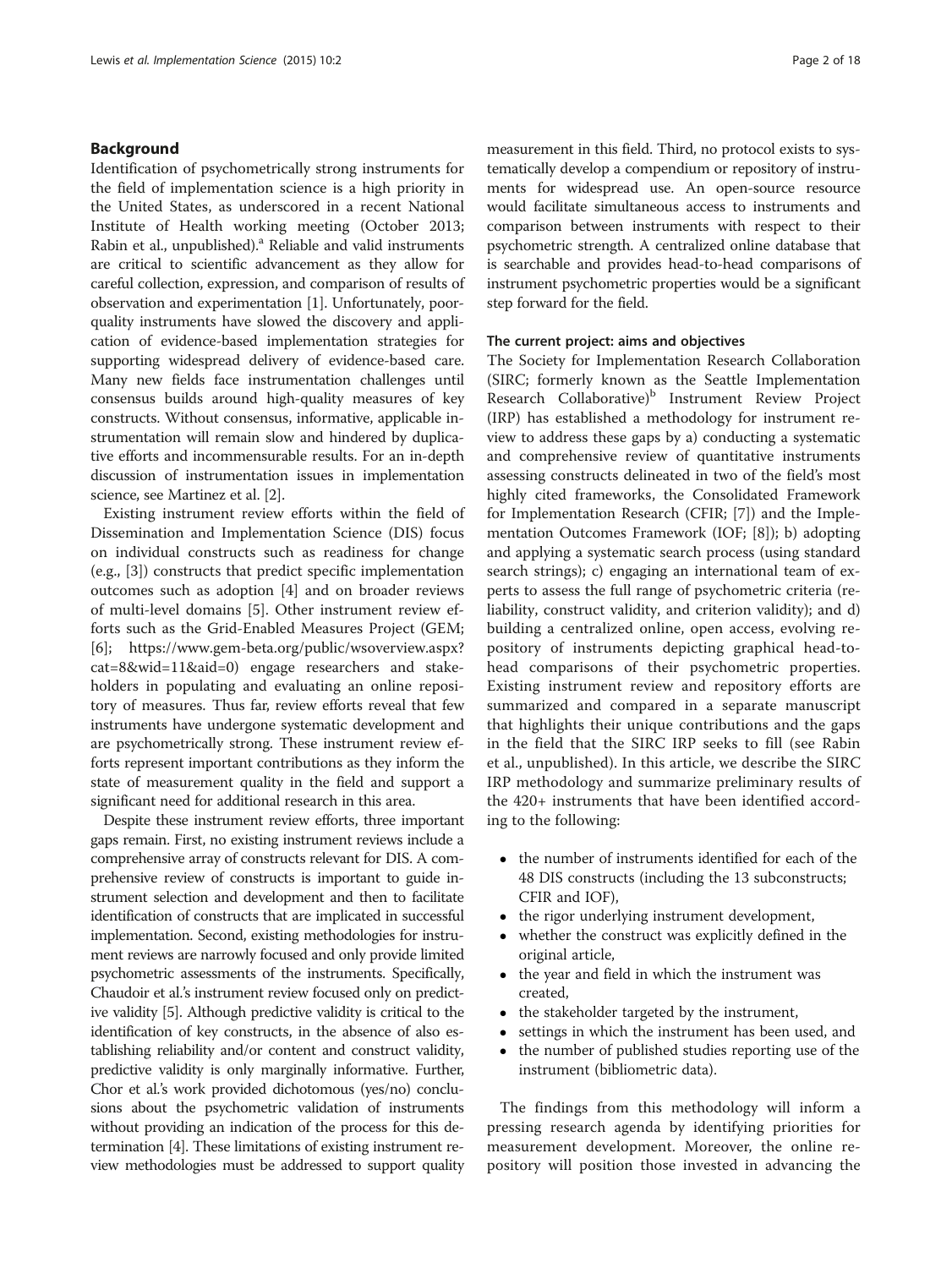<span id="page-2-0"></span>field of implementation science (e.g., researchers and stakeholders: agency leaders, purveyors, decision makers in service provider organizations) to engage in rigorous evaluation of their implementation initiatives by providing online access to instruments, associated peer reviewed articles, and information regarding their psychometric properties. Although the resulting repository is geared towards implementation of psychosocial interventions in mental health and health-care settings to be consistent with the focus of SIRC, the repository is designed to promote the use of instruments across disciplines that will be useful to researchers and stakeholders implementing evidencebased practices across a broad spectrum of settings.

#### Methods

#### Step 1: defining the scope of the project

The instrument review protocol and development of the repository focuses on quantitative instruments used in the implementation of evidence-based practices or innovations in mental health, health care, and school settings. To adhere to this scope, we developed the following two criteria for identifying relevant instruments: a) if the instrument assesses some aspect of implementation science with regard to settings where mental health interventions are used, it will be regarded as relevant; and b) if an instrument can be easily adapted to make its subject pertinent to the mental health field, it will be deemed relevant (e.g., only the name of the intervention, population, or setting would need to be changed within the instrument).

#### Step 2: selecting theoretical frameworks to guide the review

Our team prioritized identifying a theoretical framework that could guide identification and organization of the instruments according to key DIS constructs. Although there are over 60 guiding frameworks for DIS ([[9\]](#page-17-0); e.g., PARiHS [\[10\]](#page-17-0), DoI [[11\]](#page-17-0), PRISM [\[12](#page-17-0)]), there is little agreement and little empirical evidence on which constructs are more important for planning and evaluation [\[13](#page-17-0)]. Few theoretical frameworks come close to comprehensively outlining the diverse array of constructs and domains implicated. However, two of the most highly cited frameworks were selected to categorize and organize instruments:  $(1)$  the CFIR  $[3]$  and  $(2)$  the IOF  $[4]$  $[4]$ .

The CFIR was an obvious first choice as it fits with our goal to be as comprehensive as possible. Specifically, the CFIR is a meta-theoretical framework generated to address the lack of uniformity in the DIS theory landscape that minimizes overlap and redundancies in available frameworks, separates ideas that had been formerly seen as inextricable, and creates a uniform language for the domains and constructs of DIS. Our team conceptualizes the CFIR constructs as potential predictors, moderators, and mediators or "drivers" of DIS outcomes. Despite the fairly comprehensive nature of the CFIR, it is limited in that clearly defined outcomes for DIS are missing. DIS outcomes are distinct from clinical treatment and service system outcomes. Implementation outcomes are typically measured in implementation activities, can advance understanding of the implementation processes, enhance efficiency in implementation research, and pave the way for studies of the comparative effectiveness of implementation strategies [[8](#page-17-0)]. To address this limitation, our team identified a second framework put forth by Proctor et al.'s work delineating "implementation outcomes" [[8](#page-17-0)]. The isolation and concrete operationalization of implementation outcomes, separate from service and client outcomes, was a unique and important addition to the literature (Table [1](#page-3-0)). This added focus may be critical in future research seeking to understand the temporal relations between constructs. Our team conceptualizes implementation outcomes, such as penetration and sustainability, as dependent variables in a DIS process and, therefore, as integral constructs warranting inclusion in a comprehensive review of DIS instruments. A detailed review of the theories and frameworks summarized here can be found elsewhere [[9](#page-17-0)].

In sum, by combining the two frameworks, the resulting repository would include instruments based on a comprehensive listing of constructs implicated at the inception of an implementation project, throughout the early stages of an implementation, as well as those thought to contribute to the success of an implementation initiative. Constructs are defined here as factors inside domains that predict, moderate, or mediate DIS as well as implementation outcomes. The following domains guide review of the DIS instrument literature: characteristics of the intervention, outer setting, inner setting, characteristics of the individuals involved in implementation, process, implementation outcomes, and client outcomes (see Table [1](#page-3-0)).

## Step 3: generating a search protocol for the literature review of constructs

Utilizing the CFIR and IOF, a scoping review of the DIS literature was conducted, broadly, in search of instruments and related articles that purportedly measured each of the 48 constructs (including subconstructs). Scoping reviews are a useful first step to inform the parameters of subsequent systematic reviews [\[14\]](#page-17-0). In our scoping review process, we completed searches of PsycINFO and Web of Science to explore the landscape of DIS instruments and identify those relevant to mental health. This first pass of the literature on DIS constructs resulted in identification of 105 instruments.

This exploratory stage was integral to setting search parameters to guide the subsequent review. This task was undertaken using the help of a trained information specialist. From this scoping review, a publication date parameter was set to include only those articles published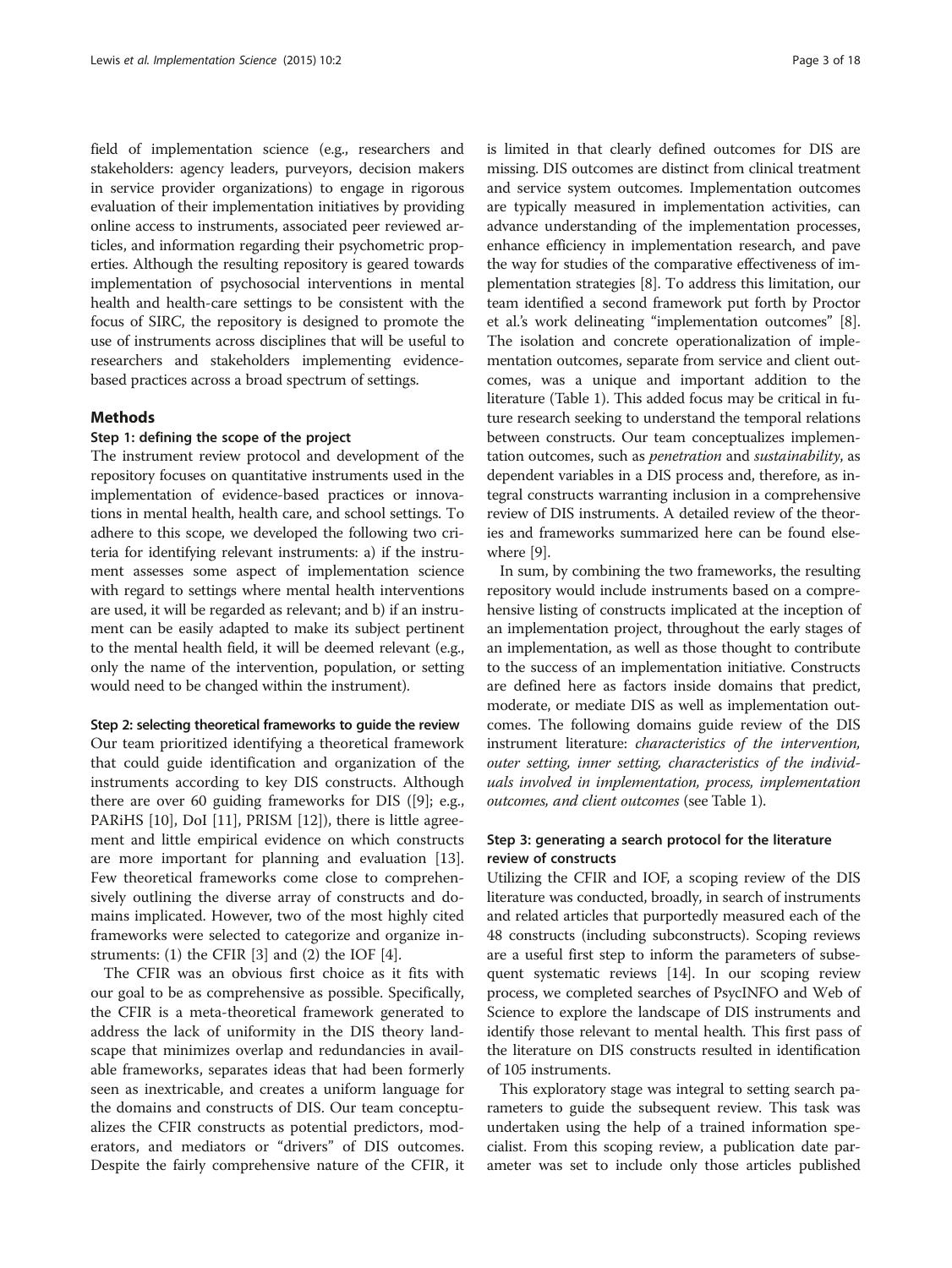# Construct Included Excluded CFIR domains Characteristics of individuals Knowledge and beliefs about the intervention X Individual stage of change **X** Individual identification with organization X Other personal attributes X Self-efficacy X Inner setting Culture X Implementation climate (IC) X IC: tension for change<sup>a</sup> X IC: compatibilitya X IC: relative prioritya X IC: organizational incentives and rewards<sup>a</sup> X  $IC:$  goals and feedback<sup>a</sup>  $X$ IC: learning climate<sup>a</sup> X Networks and communications X Readiness for implementation (RI) X RI: leadership engagement<sup>a</sup> X RI: available resources<sup>a</sup> X RI: access to knowledge and information $\alpha$  X Structural characteristics X Intervention characteristics **Adaptability** Adaptability X Complexity X Cost X Design quality and packaging values of the X Evidence strength and quality X Intervention source X Relative advantage XX Trialability X Outer setting Cosmopolitanism X External policy and incentives X Patient needs and resources X Peer pressure XX Process and the contract of the engaging the contract of the contract of the contract of the contract of the contract of the contract of the contract of the contract of the contract of the contract of the contract of the c Engaging: opinion leaders<sup>a</sup> X Engaging: formally appointed internal<sup>a</sup> X Implementation leaders<sup>a</sup> Engaging: champions<sup>a</sup> X Engaging: external change agents<sup>a</sup> X Executing X Planning X Reflecting and evaluating X Implementation outcomes framework Service outcomes Effectiveness X

Efficiency X

## <span id="page-3-0"></span>Table 1 Listing of included and excluded constructs from the organizing frameworks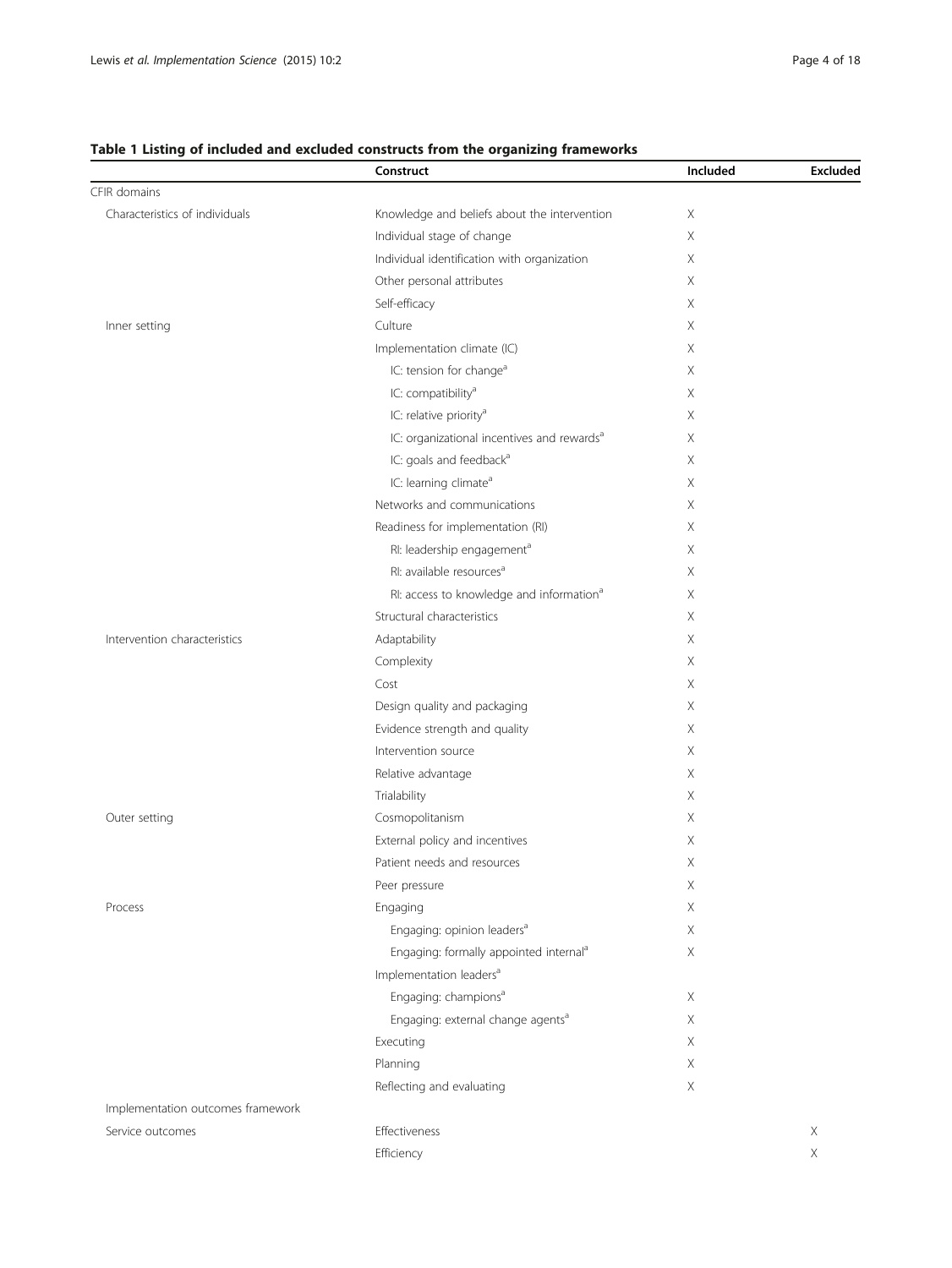|                         | Equity               |             | X                     |
|-------------------------|----------------------|-------------|-----------------------|
|                         | Patient-centeredness |             | $\mathsf X$           |
|                         | Safety               |             | $\mathsf X$           |
|                         | Timeliness           |             | $\mathsf X$           |
| Client outcomes         | Function             |             | $\boldsymbol{\times}$ |
|                         | Satisfaction         | $\mathsf X$ |                       |
|                         | Symptomology         |             | $\mathsf X$           |
| Implementation outcomes | Acceptability        | X           |                       |
|                         | Adoption             | $\mathsf X$ |                       |
|                         | Appropriateness      | $\mathsf X$ |                       |
|                         | Cost                 | X           |                       |
|                         | Feasibility          | $\mathsf X$ |                       |
|                         | Fidelity             | $\mathsf X$ |                       |
|                         | Penetration          | $\mathsf X$ |                       |
|                         | Sustainability       | $\mathsf X$ |                       |
| Total                   |                      | 48          | 8                     |

Table 1 Listing of included and excluded constructs from the organizing frameworks (Continued)

There are 34 main constructs with a total of 48 including subconstructs. Adapted from Damschroder et al. [\[7](#page-17-0)] [\(http://www.implementationscience.com/content/4/1/50/](http://www.implementationscience.com/content/4/1/50/additional/) [additional/](http://www.implementationscience.com/content/4/1/50/additional/)) and Proctor et al. [[8](#page-17-0)].

CFIR Consolidated Framework for Implementation Research.

a<sub>Subconstructs</sub>

after 1985 to maximize the relevance of instruments identified given how recently the science of dissemination and implementation has emerged. Drawing upon the work of Straus et al. [\[15](#page-17-0)], McKibbon et al. [[16\]](#page-17-0), and Powell et al. [[17\]](#page-17-0) who published helpful search strings for DIS literature reviews, a core set of search word strings that reflected the parameters of the project were identified (see core search strings in Additional file [1](#page-16-0)). Titles and abstracts were examined to exclude obviously irrelevant articles. Articles that survived the title and abstract review were then reviewed more thoroughly with special attention paid to the articles' method sections. In addition, the articles' references were reviewed and articles that appeared likely to yield new instruments were accessed.

Once an instrument was identified as relevant, it was sent to the project leads (i.e., C.C.L., C.S., R.G.M., and B.J.W.) for verification. Disagreements were resolved through careful review and consensus among our core workgroup. Disagreements were most often a result of issues of homonymy and synonymy as described in Martinez et al. [[2\]](#page-17-0), failure of the author to define the construct of interest, and misalignment (or multiple alignment) of the targeted construct with the constructs delineated by the organizing frameworks. In each case, at least two core workgroup members reviewed all available material and took one of the following actions: place the instrument within its most relevant construct, place the instrument within multiple constructs for ease of access, or exclude the instrument altogether.

The initial construct reviews were replicated by a team of research assistants (RA) at a second site. Each instrument author was contacted to obtain the full-length instrument in the event it was not included in the original article and to request permission to post the instrument under the password protection of the SIRC website for members to access. This process sought to improve the yield of available instruments to populate the developing repository.

Concurrent with the review of published literature, a snowball sampling email procedure was used to locate instruments in preparation or otherwise unpublished instruments. This was particularly important for preventing the creation of redundant instruments and extends this methodology beyond that of a typical systematic review. The snowball sampling technique accessed DIS stakeholders through relevant email LISTSERV (e.g., SIRC membership; Association of Behavioral and Cognitive Therapies Dissemination and Implementation Science Special Interest Group) and personal contacts. DIS-related websites across disciplines with a particular focus on mental health and health care were also reviewed for instruments or related papers and authors were subsequently contacted. Stakeholders who received emails from our group were encouraged to share the email request for DIS instruments with colleagues in the field.

## Step 4: the literature review of specific instruments extending beyond a systematic review

In the instrument review phase, we systematically compiled all information regarding each identified instrument,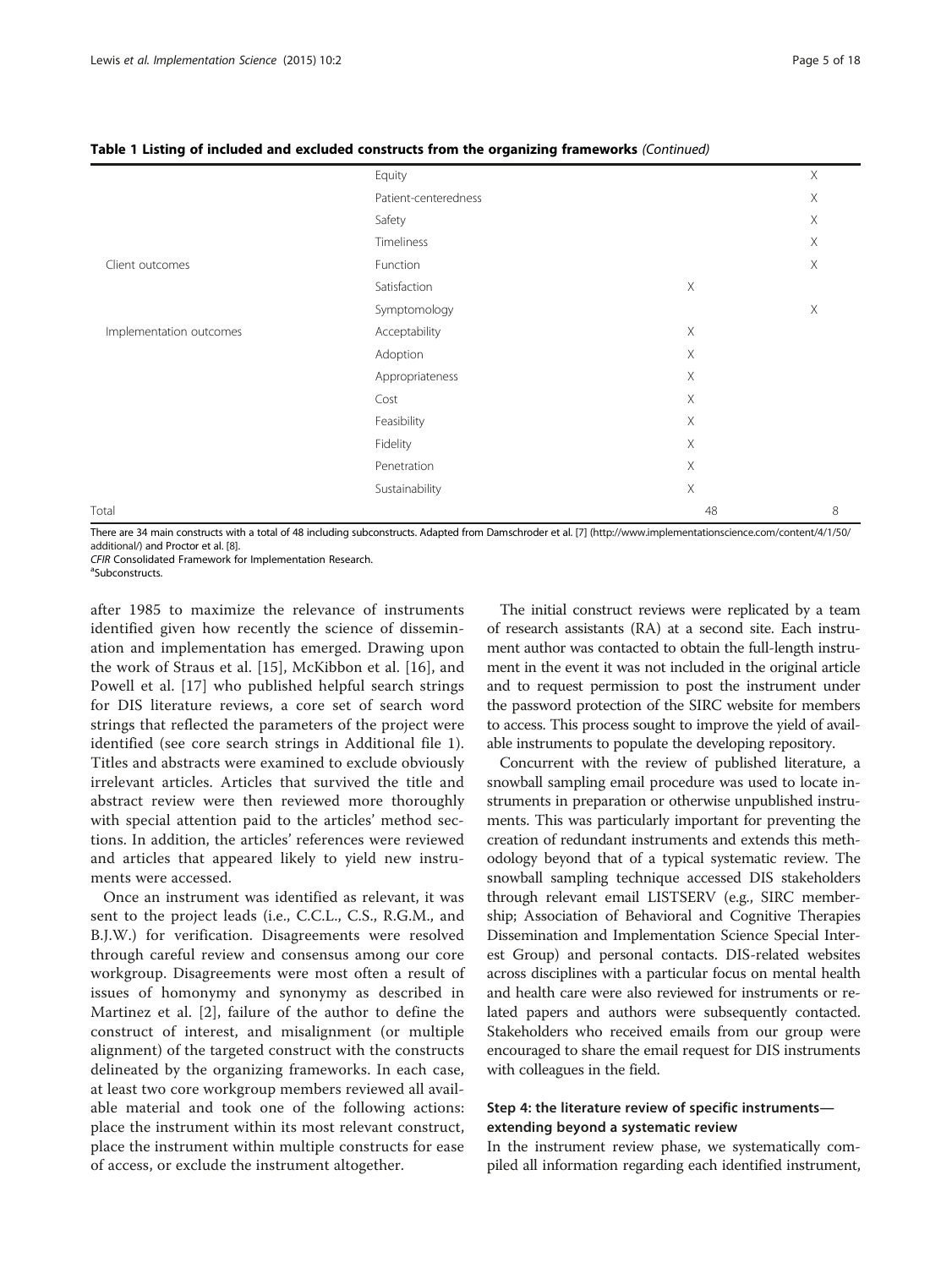particularly with respect to the development of psychometrics and any data relevant to the evidence-based assessment (EBA) criteria described below in step 5. This step is a significant deviation from a typical systematic review protocol, but a necessary and effective innovation for our methodology to evaluate and synthesize the literature and produce a decision aid for researchers and stakeholders. As with the construct reviews, PsycINFO and Web of Science served as the primary databases for the instrument review. The instrument name written in quotations (e.g., "Treatment Acceptability Rating Form") served as the primary search string; the search was then limited by drawing upon the core set of search terms outlined in Additional file [1.](#page-16-0) Specific instrument reviews were replicated by a second RA. When completed, all documents pertaining to a single instrument were compiled and combined into a single PDF (henceforth referred to as a packet) in preparation for the quality assessment phase in step 6: data extraction and rating.

## Step 5: development of the evidence-based assessment rating criteria

In order to ensure that all identified instruments are evaluated for their psychometric qualities using a relevant system that is amenable to a large-scale collaborative effort, we developed an evidence-based assessment rating criteria. These criteria were derived from the EBA criteria of Hunsley and Mash's earlier work that focused on standardized patient outcome measures [\[18\]](#page-17-0) and from the work of Terwee et al. [[19](#page-17-0)]. These criteria will ensure that all identified instruments are evaluated for their psychometric qualities using a standardized system. To reduce rater subjectivity and enhance inter-rater reliability, the criterion anchors needed to be especially concrete. The main modifications included increasing the number of anchors (from 3–5) to promote variability of the ratings.

To maximize the utility and relevance of the EBA criteria for the purposes of DIS, the first draft was sent to 106 expert DIS scientists, members of the SIRC Network of Expertise. We obtained 60 responses containing rich conceptual (e.g., how to include DIS-specific criterion) and practical (e.g., how to improve the likelihood that anchors would be selected reliably) feedback. All 60 responses were reviewed and integrated by the project's core workgroup. The second draft of the EBA rating criteria was then sent to local experts in classical test theory and test development. A third version of the EBA criteria emerged from further revising the anchors in accordance with the expert feedback. In total, this final version of the EBA rating system included six criteria reflecting: norms, reliability information, criterion (predictive) and construct (structural) validity information, responsiveness (sensitivity to change), and usability (assessed by length). Each criterion included a five-point

anchoring system for rating ranging from "0" or "no evidence" to "4" or "excellent evidence" (see Table [2](#page-6-0) for the final version of the EBA).

#### Step 6: data extraction and rating instruments

The data extraction phase is ongoing to capture the most up-to-date public information on the instruments included in the repository. In this phase, the data is extracted by independent reviewers (RAs) using a standardized, piloted extraction procedure. Specifically, data referencing EBA-relevant information is highlighted and labeled by an RA for each article in every packet (which contains the instrument, the source article, and all associated peer reviewed publications in which the instrument is used). The purpose is to have well-trained RAs systematically complete the data extraction to promote ease of rating by the volunteer task force member (i.e., expert implementation scientist). Each packet is randomly assigned to an in-house advanced RA (often a PhD-level research scientist) plus one task force member to be rated for its psychometric strength and usability using the EBA criteria. Modeled after the work of Terwee et al. [[19](#page-17-0)], we employed a "worst score counts" methodology. This is an intentionally conservative approach that also facilitates reliability in the rating process. Cohen's kappa is computed to assess inter-rater reliability, and rating discrepancies are resolved through consensus among the core workgroup.

Figure [1](#page-7-0) presents an illustration of the EBA criteria application and the resulting graphical displays of criterion scores. In this figure, two measures of evidence-based practice acceptability were evaluated according to the EBA rating process. As depicted in Figure [1,](#page-7-0) the Evidence-based Practice Attitudes Scale (EBPAS), a 15-item self-report measure that assesses "mental health provider attitudes toward adoption of evidence-based practice" [[20](#page-17-0)], is directly compared with Addis and Krasnow's 17-item self-report measure that assesses practitioners' attitudes towards treatment manuals [\[21\]](#page-17-0). Using the worst score counts methodology and available data, the ratings reveal that the EBPAS is of high psychometric quality overall. Both instruments appear to have garnered strong psychometric properties including established structural validity (i.e., EFA/PCA analyses have accounted for more than 50% of variance), available norms, and fewer than 50 items. However, readers have the capacity to determine for themselves which qualities are most important (e.g., responsiveness versus predictive validity). The EBPAS has demonstrated stronger internal consistency and is more responsive (i.e., sensitive) to change. Conversely, Addis and Krasnow's [\[21\]](#page-17-0) measure appears to have more consistently predicted criterion measures. Important to note is that the EBPAS has demonstrated predictive validity in previous studies (e.g. [[22](#page-17-0)]) but not in all. This is a prime example of how the worst score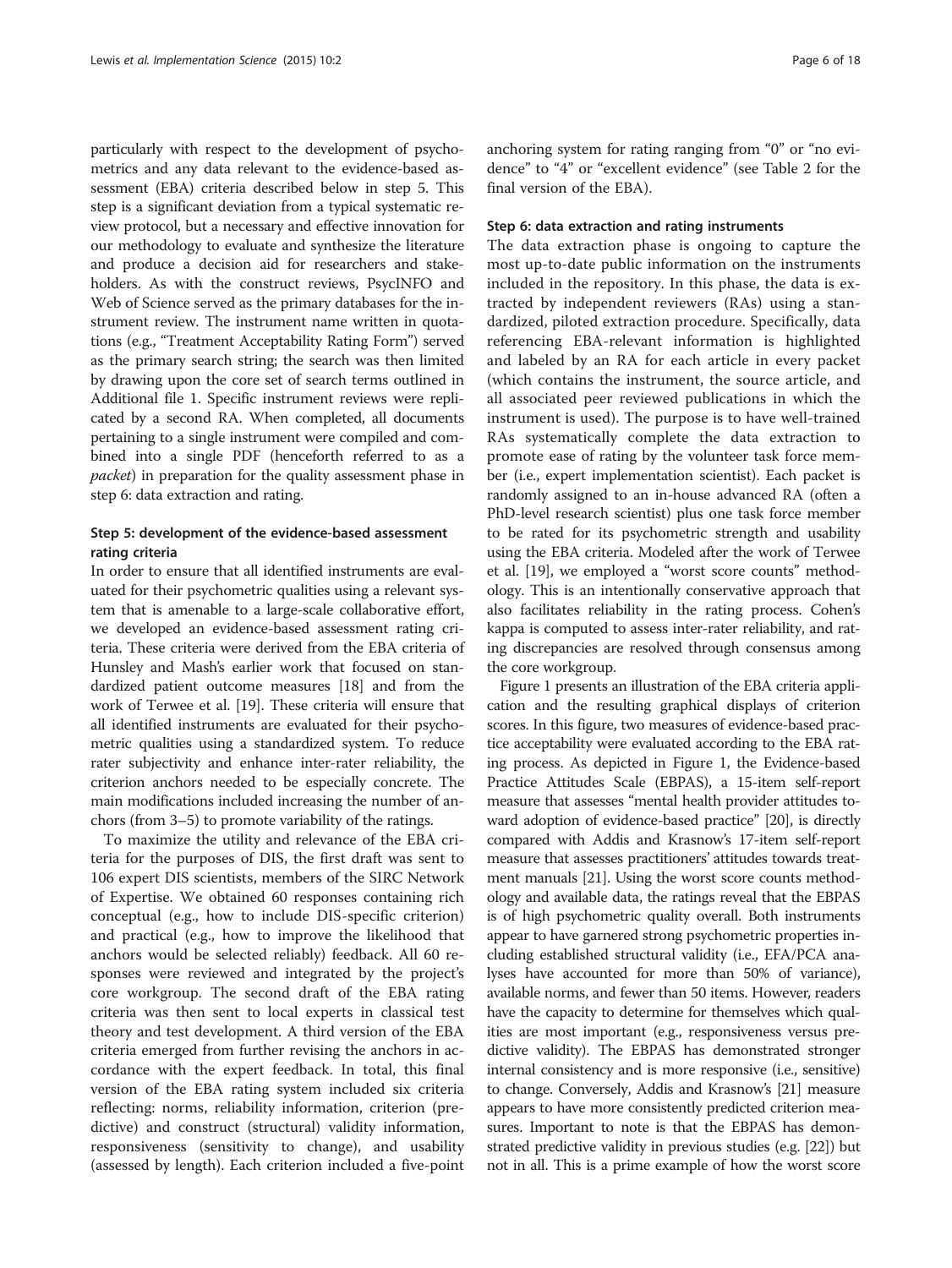## <span id="page-6-0"></span>Table 2 Evidence-based assessment criteria

| Criterion                                   | <b>Description</b>                                                                                                                                                                                                                                                                                                                                                                                               |
|---------------------------------------------|------------------------------------------------------------------------------------------------------------------------------------------------------------------------------------------------------------------------------------------------------------------------------------------------------------------------------------------------------------------------------------------------------------------|
| Reliability information                     |                                                                                                                                                                                                                                                                                                                                                                                                                  |
| 0                                           | None (N): $\alpha$ values are not yet available or are only available for subscales                                                                                                                                                                                                                                                                                                                              |
| 1                                           | Minimal/emerging (M): $\alpha$ values of <0.60                                                                                                                                                                                                                                                                                                                                                                   |
| 2                                           | Adequate (A): $\alpha$ values of 0.60-0.69                                                                                                                                                                                                                                                                                                                                                                       |
| 3                                           | Good (G): a values of 0.70-0.79                                                                                                                                                                                                                                                                                                                                                                                  |
| 4                                           | Excellent (E): $\alpha$ values of $\geq$ 0.80                                                                                                                                                                                                                                                                                                                                                                    |
| ΝA                                          | Internal consistency measures are not applicable for this measure or classical test<br>theory anchors are not appropriate, results reported using item response theory                                                                                                                                                                                                                                           |
| Structural validity                         |                                                                                                                                                                                                                                                                                                                                                                                                                  |
| 0                                           | None (N): no exploratory or confirmatory analysis has yet been performed nor any Item Response<br>Theory tests of (uni-)dimensionality have been conducted, or percent variance explained is not reported                                                                                                                                                                                                        |
| 1                                           | Minimal/emerging (M): the sample consisted of less than five times the number of items and an<br>exploratory factor analysis explained less than 25% of the variance                                                                                                                                                                                                                                             |
| 2                                           | Adequate (A): the sample consisted of less than five times the number of items but is less than 100 in<br>total and an exploratory factor analysis explained less than 50% of the variance or a confirmatory factor<br>analysis revealed an RMSEA of 0.08 to 0.05 or $CFI = 0.90$ to 0.95                                                                                                                        |
| 3                                           | Good (G): the sample consisted of five times the number of items and is greater than<br>or equal to 100 in total or the sample consisted of five to seven times the number of<br>items but is less than 100 in total and in either case an exploratory factor analysis<br>explained less than 50% of the variance or a confirmatory factor analysis<br>revealed an RMSEA of 0.05 to 0.03 or $CFI = 0.95$ to 0.97 |
| 4                                           | Excellent (E): the sample consisted of seven times the number of items and is greater than 100 in total<br>and an exploratory analysis explained greater than 50% of the variance or a confirmatory factor analysis<br>revealed an RMSEA of <0.03 or CFI > 0.97                                                                                                                                                  |
| Criterion (predictive) validity information |                                                                                                                                                                                                                                                                                                                                                                                                                  |
| 0                                           | None (N): predictive validity not yet tested or failed to be detected in evaluation                                                                                                                                                                                                                                                                                                                              |
| 1                                           | Minimal/emerging (M): evidence of small correlation (a range: 0.10 to 0.29) between<br>measure and scores on another test (measuring a distinct construct of<br>interest or outcome) administered at some point in the future                                                                                                                                                                                    |
| 2                                           | Adequate (A): evidence of medium correlation ( $\alpha$ range: 0.30 to 0.49) between<br>measure and scores on another test (measuring a distinct construct of interest or outcome)<br>administered at some point in the future                                                                                                                                                                                   |
| 3                                           | Good (G): evidence of strong correlation (a range: 0.50 to 1.00) between<br>measure and scores on another test (measuring a distinct construct of interest or outcome)<br>administered at some point in the future                                                                                                                                                                                               |
| 4                                           | Excellent (E): evidence of medium-strong correlation ( $\alpha$ range: 0.30 or higher)<br>between measure and scores on at least two other tests (measuring a distinct construct of interest<br>or outcome) administered at some point in the future                                                                                                                                                             |
| Norms                                       |                                                                                                                                                                                                                                                                                                                                                                                                                  |
| $\mathbf{0}$                                | None (N) none: norms are not yet available                                                                                                                                                                                                                                                                                                                                                                       |
| 1                                           | Minimal/emerging (M): measures of central tendency and distribution for the total score<br>(and subscales if relevant) based only on a small ( $n <$ 30) sample are available                                                                                                                                                                                                                                    |
| 2                                           | Adequate (A): measures of central tendency and distribution for the total score<br>(and subscales if relevant) based on a moderate ( $n = 30-49$ ) sample are available                                                                                                                                                                                                                                          |
| 3                                           | Good (G): measures of central tendency and distribution for the total score<br>(and subscales if relevant) based on a medium ( $n = 50-99$ ) sample are available                                                                                                                                                                                                                                                |
| 4                                           | Excellent (E): measures of central tendency and distribution for the total score<br>(and subscales if relevant) based on a large ( $n > 100$ ) sample are available                                                                                                                                                                                                                                              |
| Responsiveness (sensitivity to change)      |                                                                                                                                                                                                                                                                                                                                                                                                                  |
| 0                                           | None (N): the measure has either not been administered both pre- and post-implementation to<br>evaluate sensitivity to change or it has been administered and it did not demonstrate<br>responsiveness (change) across an implementation process                                                                                                                                                                 |
| 1                                           | Minimal/emerging (M): the measure demonstrated change over time based on a small ( $n < 50$ ) sample                                                                                                                                                                                                                                                                                                             |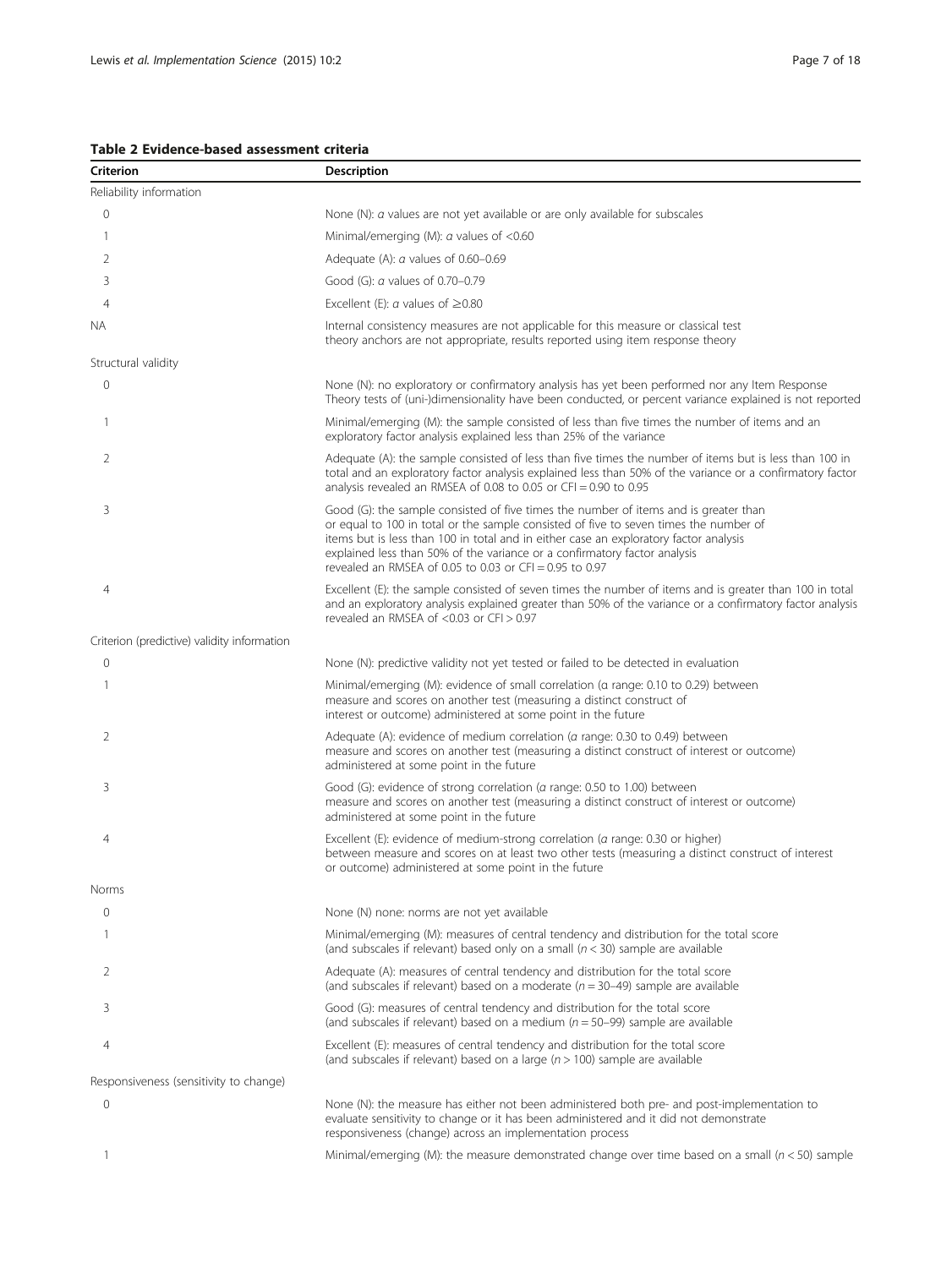#### <span id="page-7-0"></span>Table 2 Evidence-based assessment criteria (Continued)

|                            | Adequate (A): the measure demonstrated either clinically or statistically significant change<br>over time based on a medium sample ( $n > 50$ but <100)         |
|----------------------------|-----------------------------------------------------------------------------------------------------------------------------------------------------------------|
|                            | Good (G): the measure demonstrated change over time reflective of both clinically<br>and statistically significant change based on a large sample ( $n > 100$ ) |
| 4                          | Excellent (E): the measure demonstrated both clinically and statistically significant<br>change over time based on at least two large ( $n > 100$ ) samples     |
| Usability (measure length) |                                                                                                                                                                 |
| $\Omega$                   | None (N): the measure is not in the public domain                                                                                                               |
|                            | Minimal (M): the measure has greater than 100 items                                                                                                             |
|                            | Adequate (A): the measure has greater than 50 items but fewer than 100                                                                                          |
|                            | Good (G): the measure has greater than 10 items but fewer than 50                                                                                               |
|                            | Excellent (E): the measure has fewer than 10 items                                                                                                              |

count methodology operates and affects the interpretation of instrument comparisons.

## Step 7: population of the website repository

Once both sets of ratings are attained, data are converted into a head-to-head graphical comparison that depicts the relative and absolute psychometric strength of an instrument relative to others for that construct (see Figure 1). This information is contained in the website repository alongside the instrument and links to all relevant literature. This step is integral for researchers and other stakeholders to efficiently judge the state of instrumentation for each construct.

# Preliminary results and discussion

Preliminary results

Despite identifying over 420 instruments across the 48 DIS constructs (including subconstructs), we uncovered

critical gaps in DIS instrumentation. Preliminary results highlight constructs for which few to no instruments exist (see Table [3\)](#page-8-0). Specifically, our review methodology revealed no instruments for the following constructs, many of which fall within CFIR's outer setting domain: complexity of the intervention, intervention design quality and packaging, intervention source, external policies and incentives, peer pressure, tension for change, goals and feedback, formally appointed internal implementation leaders, and engaging champions. Many other constructs appear to have only one or two instruments available (e.g., compatibility, relative priority). These preliminary results suggest that there is a great need for instrument development to advance DIS, particularly in the critical domain of outer setting. In the absence of outer setting measures, the field will be challenged to identify the role that these constructs play in successful implementation across different contexts. Interestingly,

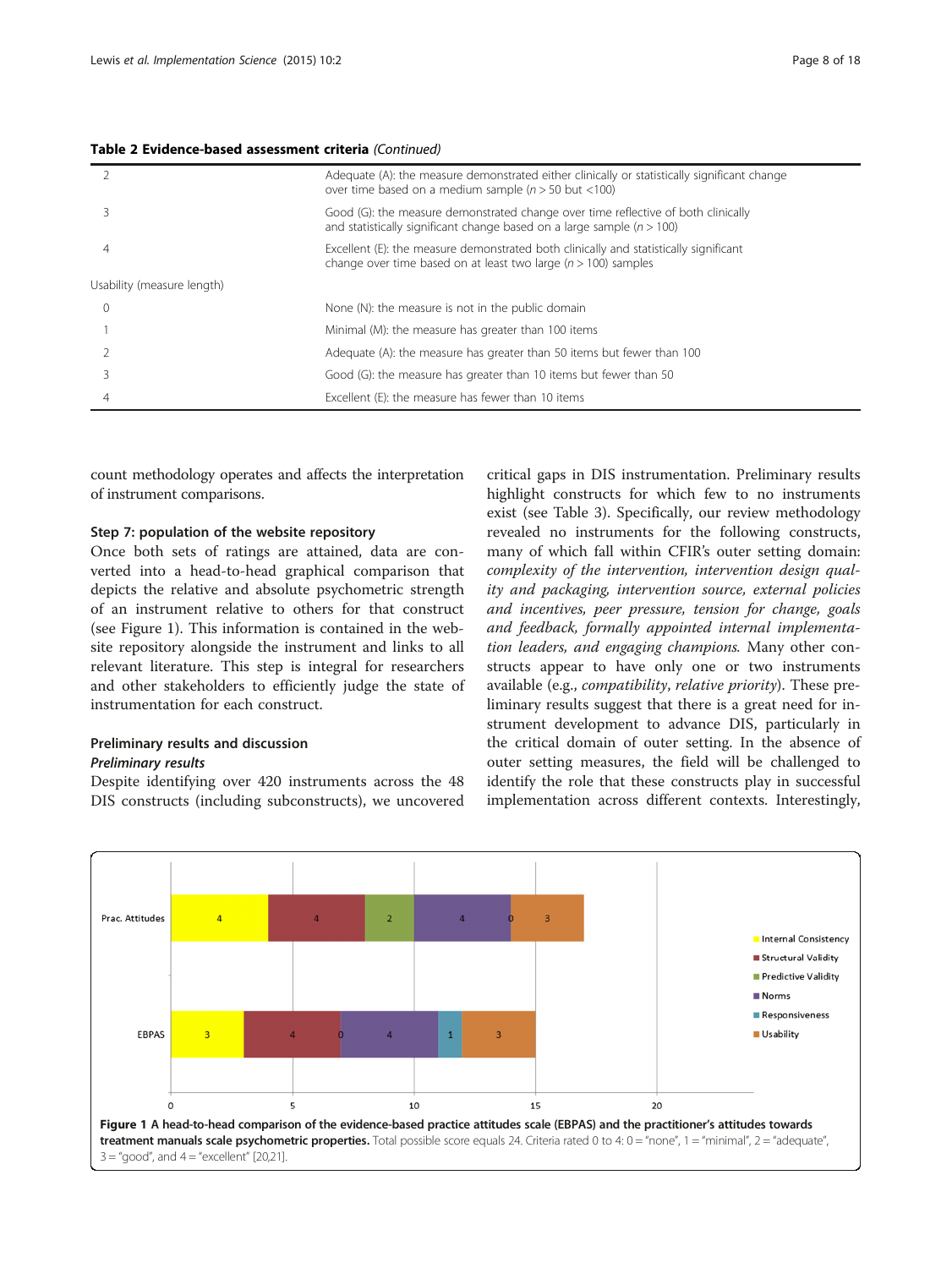## <span id="page-8-0"></span>Table 3 Summary of preliminary results

| Domain          | Construct                                       | Instruments<br>per construct                                                                                                                                                                                                                                                                                                                                                                                                                                                                                                                                                                                                                                                                                                                                                                                                                                                                                                                                                                                                                                                                                                                                                                                                                                                                                                                                                                                                                        | Stage       | Stage<br>of dev. | Percentage of<br>instruments<br>with definition | Number of<br>articles in packet |
|-----------------|-------------------------------------------------|-----------------------------------------------------------------------------------------------------------------------------------------------------------------------------------------------------------------------------------------------------------------------------------------------------------------------------------------------------------------------------------------------------------------------------------------------------------------------------------------------------------------------------------------------------------------------------------------------------------------------------------------------------------------------------------------------------------------------------------------------------------------------------------------------------------------------------------------------------------------------------------------------------------------------------------------------------------------------------------------------------------------------------------------------------------------------------------------------------------------------------------------------------------------------------------------------------------------------------------------------------------------------------------------------------------------------------------------------------------------------------------------------------------------------------------------------------|-------------|------------------|-------------------------------------------------|---------------------------------|
|                 |                                                 | Ν                                                                                                                                                                                                                                                                                                                                                                                                                                                                                                                                                                                                                                                                                                                                                                                                                                                                                                                                                                                                                                                                                                                                                                                                                                                                                                                                                                                                                                                   | М           | Mode             | N(%)                                            | M(SD)                           |
| Implementation  | Acceptability                                   | 46                                                                                                                                                                                                                                                                                                                                                                                                                                                                                                                                                                                                                                                                                                                                                                                                                                                                                                                                                                                                                                                                                                                                                                                                                                                                                                                                                                                                                                                  | 3.11        | $\overline{4}$   | 33 (71.74%)                                     | 4.41(4.11)                      |
| outcomes        | Adoption                                        | of dev.<br>24<br>3.58<br>1<br>21 (87.50%)<br>7<br>1.00<br>3 (42.86%)<br>1<br>14<br>1.00<br>1<br>6 (42.86%)<br>5<br>2.40<br>1<br>5 (100%)<br>9<br>2.44<br>1<br>6(66.67%)<br>105<br>74<br>17.5<br>2.26<br>70.48%<br>1<br>1, 2, 3, 4<br>4.00<br>$1(100\%)$<br>1<br>4<br>3.50<br>3 (75.00%)<br>1<br>$\mathbf 0$<br>0<br>0.00<br>$0(0.00\%)$<br>1.75<br>3 (75.00%)<br>4<br>1<br>$\circ$<br>0.00<br>$\mathbf{0}$<br>$0(0.00\%)$<br>7<br>2.43<br>1<br>5 (71.43%)<br>3<br>4.00<br>1, 6, 7, 8<br>2(66.67%)<br>19<br>14<br>2.71<br>73.68%<br>2.24<br>1<br>2, 6, 8<br>3.00<br>$0(0.00\%)$<br>1<br>$\mathbf 0$<br>0<br>0.00<br>$0(0.00\%)$<br>3<br>4.67<br>6<br>2(66.67%)<br>0.00<br>0<br>$0(0.00\%)$<br>$\mathbf{0}$<br>$\overline{2}$<br>4<br>1.92<br>6<br>50.00%<br>1<br>9<br>4.44<br>8 (88.89%)<br>1<br>10<br>5.00<br>1<br>10 (100%)<br>15<br>5.60<br>1<br>14 (93.33%)<br>$0(0.00\%)$<br>0<br>0.00<br>$\mathbf{0}$<br>1, 2, 3, 4, 5, 6, 7, 8<br>1<br>8.00<br>1 (100%)<br>2.00<br>$1$ and $6$<br>1<br>1 (100%)<br>4 (100%)<br>5.75<br>1,6,7,8<br>4<br>0.00<br>$0(0.00\%)$<br>0<br>0<br>14<br>4.64<br>1<br>14 (100%)<br>11<br>4.36<br>1<br>9(81.82%)<br>16<br>3.38<br>1<br>13 (81.25%)<br>1, 6, 7, 8<br>4<br>5.75<br>4 (100%)<br>1, 6<br>2 (100%)<br>2<br>3.00<br>1, 2, 3, 4, 5, 6, 7, 8<br>$\mathbf{1}$<br>8.00<br>1 (100%)<br>$\overline{2}$<br>3.50<br>1, 6<br>2 (100%)<br>90<br>83<br>6.00<br>4.23<br>92.22%<br>1<br>$\overline{2}$<br>3.84<br>31 (5.36%) | 1.58 (1.52) |                  |                                                 |                                 |
|                 | Appropriateness                                 |                                                                                                                                                                                                                                                                                                                                                                                                                                                                                                                                                                                                                                                                                                                                                                                                                                                                                                                                                                                                                                                                                                                                                                                                                                                                                                                                                                                                                                                     |             |                  |                                                 | 1.29(1.10)                      |
|                 | Feasibility                                     |                                                                                                                                                                                                                                                                                                                                                                                                                                                                                                                                                                                                                                                                                                                                                                                                                                                                                                                                                                                                                                                                                                                                                                                                                                                                                                                                                                                                                                                     |             |                  |                                                 | 1.57(1.46)                      |
|                 | Penetration                                     |                                                                                                                                                                                                                                                                                                                                                                                                                                                                                                                                                                                                                                                                                                                                                                                                                                                                                                                                                                                                                                                                                                                                                                                                                                                                                                                                                                                                                                                     |             |                  |                                                 | 2.60(2.08)                      |
|                 | Sustainability                                  |                                                                                                                                                                                                                                                                                                                                                                                                                                                                                                                                                                                                                                                                                                                                                                                                                                                                                                                                                                                                                                                                                                                                                                                                                                                                                                                                                                                                                                                     |             |                  |                                                 | 1.67(1.48)                      |
| Total           |                                                 |                                                                                                                                                                                                                                                                                                                                                                                                                                                                                                                                                                                                                                                                                                                                                                                                                                                                                                                                                                                                                                                                                                                                                                                                                                                                                                                                                                                                                                                     |             |                  |                                                 |                                 |
| Average         |                                                 |                                                                                                                                                                                                                                                                                                                                                                                                                                                                                                                                                                                                                                                                                                                                                                                                                                                                                                                                                                                                                                                                                                                                                                                                                                                                                                                                                                                                                                                     |             |                  |                                                 | 2.19 (1.96)                     |
| Intervention    | Adaptability                                    |                                                                                                                                                                                                                                                                                                                                                                                                                                                                                                                                                                                                                                                                                                                                                                                                                                                                                                                                                                                                                                                                                                                                                                                                                                                                                                                                                                                                                                                     |             |                  |                                                 | 1.00(1.00)                      |
| characteristics | Complexity                                      |                                                                                                                                                                                                                                                                                                                                                                                                                                                                                                                                                                                                                                                                                                                                                                                                                                                                                                                                                                                                                                                                                                                                                                                                                                                                                                                                                                                                                                                     |             |                  |                                                 | 1.00(0.75)                      |
|                 | Design quality and packaging                    |                                                                                                                                                                                                                                                                                                                                                                                                                                                                                                                                                                                                                                                                                                                                                                                                                                                                                                                                                                                                                                                                                                                                                                                                                                                                                                                                                                                                                                                     |             |                  |                                                 | 0.00(0.00)                      |
|                 | Evidence strength and quality                   |                                                                                                                                                                                                                                                                                                                                                                                                                                                                                                                                                                                                                                                                                                                                                                                                                                                                                                                                                                                                                                                                                                                                                                                                                                                                                                                                                                                                                                                     |             |                  |                                                 | 1.00(0.75)                      |
|                 | Intervention source                             |                                                                                                                                                                                                                                                                                                                                                                                                                                                                                                                                                                                                                                                                                                                                                                                                                                                                                                                                                                                                                                                                                                                                                                                                                                                                                                                                                                                                                                                     |             |                  |                                                 | 0.00(0.00)                      |
|                 | Relative advantage                              |                                                                                                                                                                                                                                                                                                                                                                                                                                                                                                                                                                                                                                                                                                                                                                                                                                                                                                                                                                                                                                                                                                                                                                                                                                                                                                                                                                                                                                                     |             |                  |                                                 | 1.00(0.71)                      |
|                 | Trialability                                    |                                                                                                                                                                                                                                                                                                                                                                                                                                                                                                                                                                                                                                                                                                                                                                                                                                                                                                                                                                                                                                                                                                                                                                                                                                                                                                                                                                                                                                                     |             |                  |                                                 | 1.00(0.67)                      |
| Total           |                                                 |                                                                                                                                                                                                                                                                                                                                                                                                                                                                                                                                                                                                                                                                                                                                                                                                                                                                                                                                                                                                                                                                                                                                                                                                                                                                                                                                                                                                                                                     |             |                  |                                                 |                                 |
| Average         |                                                 |                                                                                                                                                                                                                                                                                                                                                                                                                                                                                                                                                                                                                                                                                                                                                                                                                                                                                                                                                                                                                                                                                                                                                                                                                                                                                                                                                                                                                                                     |             |                  |                                                 | 0.71(0.55)                      |
| Outer setting   | Cosmopolitanism                                 |                                                                                                                                                                                                                                                                                                                                                                                                                                                                                                                                                                                                                                                                                                                                                                                                                                                                                                                                                                                                                                                                                                                                                                                                                                                                                                                                                                                                                                                     |             |                  |                                                 | 4.00(0.00)                      |
|                 | External policy and incentives                  |                                                                                                                                                                                                                                                                                                                                                                                                                                                                                                                                                                                                                                                                                                                                                                                                                                                                                                                                                                                                                                                                                                                                                                                                                                                                                                                                                                                                                                                     |             |                  |                                                 | 0.00(0.00)                      |
|                 | Patient needs and resources                     |                                                                                                                                                                                                                                                                                                                                                                                                                                                                                                                                                                                                                                                                                                                                                                                                                                                                                                                                                                                                                                                                                                                                                                                                                                                                                                                                                                                                                                                     |             |                  |                                                 | 1.00(0.67)                      |
|                 | Peer pressure                                   |                                                                                                                                                                                                                                                                                                                                                                                                                                                                                                                                                                                                                                                                                                                                                                                                                                                                                                                                                                                                                                                                                                                                                                                                                                                                                                                                                                                                                                                     |             |                  |                                                 | 0.00(0.00)                      |
| Total           |                                                 |                                                                                                                                                                                                                                                                                                                                                                                                                                                                                                                                                                                                                                                                                                                                                                                                                                                                                                                                                                                                                                                                                                                                                                                                                                                                                                                                                                                                                                                     |             |                  |                                                 |                                 |
| Average         |                                                 |                                                                                                                                                                                                                                                                                                                                                                                                                                                                                                                                                                                                                                                                                                                                                                                                                                                                                                                                                                                                                                                                                                                                                                                                                                                                                                                                                                                                                                                     |             |                  |                                                 | 1.25(0.17)                      |
| Inner setting   | Combined                                        |                                                                                                                                                                                                                                                                                                                                                                                                                                                                                                                                                                                                                                                                                                                                                                                                                                                                                                                                                                                                                                                                                                                                                                                                                                                                                                                                                                                                                                                     |             |                  |                                                 | 9.22 (8.20)                     |
|                 | Culture                                         |                                                                                                                                                                                                                                                                                                                                                                                                                                                                                                                                                                                                                                                                                                                                                                                                                                                                                                                                                                                                                                                                                                                                                                                                                                                                                                                                                                                                                                                     |             |                  |                                                 | 4.44 (3.95)                     |
|                 | Implementation climate (IC)                     |                                                                                                                                                                                                                                                                                                                                                                                                                                                                                                                                                                                                                                                                                                                                                                                                                                                                                                                                                                                                                                                                                                                                                                                                                                                                                                                                                                                                                                                     |             |                  |                                                 | 6.93(6.47)                      |
|                 | IC: tension for change                          |                                                                                                                                                                                                                                                                                                                                                                                                                                                                                                                                                                                                                                                                                                                                                                                                                                                                                                                                                                                                                                                                                                                                                                                                                                                                                                                                                                                                                                                     |             |                  |                                                 | 0.00(0.00)                      |
|                 | IC: compatibility                               |                                                                                                                                                                                                                                                                                                                                                                                                                                                                                                                                                                                                                                                                                                                                                                                                                                                                                                                                                                                                                                                                                                                                                                                                                                                                                                                                                                                                                                                     |             |                  |                                                 | 11.00 (0.00)                    |
|                 | IC: relative priority                           |                                                                                                                                                                                                                                                                                                                                                                                                                                                                                                                                                                                                                                                                                                                                                                                                                                                                                                                                                                                                                                                                                                                                                                                                                                                                                                                                                                                                                                                     |             |                  |                                                 | 3.00(0.00)                      |
|                 | IC: organizational incentives and rewards       |                                                                                                                                                                                                                                                                                                                                                                                                                                                                                                                                                                                                                                                                                                                                                                                                                                                                                                                                                                                                                                                                                                                                                                                                                                                                                                                                                                                                                                                     |             |                  |                                                 | 3.00 (2.25)                     |
|                 | IC: goals and feedback                          |                                                                                                                                                                                                                                                                                                                                                                                                                                                                                                                                                                                                                                                                                                                                                                                                                                                                                                                                                                                                                                                                                                                                                                                                                                                                                                                                                                                                                                                     |             |                  |                                                 | 0.00(0.00)                      |
|                 | IC: learning climate                            |                                                                                                                                                                                                                                                                                                                                                                                                                                                                                                                                                                                                                                                                                                                                                                                                                                                                                                                                                                                                                                                                                                                                                                                                                                                                                                                                                                                                                                                     |             |                  |                                                 | 9.29 (8.62)                     |
|                 | Networks and communications                     |                                                                                                                                                                                                                                                                                                                                                                                                                                                                                                                                                                                                                                                                                                                                                                                                                                                                                                                                                                                                                                                                                                                                                                                                                                                                                                                                                                                                                                                     |             |                  |                                                 | 5.17 (4.40)                     |
|                 | Readiness for implementation (RI)               |                                                                                                                                                                                                                                                                                                                                                                                                                                                                                                                                                                                                                                                                                                                                                                                                                                                                                                                                                                                                                                                                                                                                                                                                                                                                                                                                                                                                                                                     |             |                  |                                                 | 2.74(2.59)                      |
|                 | RI: leadership engagement                       |                                                                                                                                                                                                                                                                                                                                                                                                                                                                                                                                                                                                                                                                                                                                                                                                                                                                                                                                                                                                                                                                                                                                                                                                                                                                                                                                                                                                                                                     |             |                  |                                                 | 4.50(3.38)                      |
|                 | RI: available resources                         |                                                                                                                                                                                                                                                                                                                                                                                                                                                                                                                                                                                                                                                                                                                                                                                                                                                                                                                                                                                                                                                                                                                                                                                                                                                                                                                                                                                                                                                     |             |                  |                                                 | 2.50(1.25)                      |
|                 | RI: access to knowledge and information         |                                                                                                                                                                                                                                                                                                                                                                                                                                                                                                                                                                                                                                                                                                                                                                                                                                                                                                                                                                                                                                                                                                                                                                                                                                                                                                                                                                                                                                                     |             |                  |                                                 | 7.00 (0.00)                     |
|                 | Structural characteristics                      |                                                                                                                                                                                                                                                                                                                                                                                                                                                                                                                                                                                                                                                                                                                                                                                                                                                                                                                                                                                                                                                                                                                                                                                                                                                                                                                                                                                                                                                     |             |                  |                                                 | 7.50 (3.75)                     |
| Total           |                                                 |                                                                                                                                                                                                                                                                                                                                                                                                                                                                                                                                                                                                                                                                                                                                                                                                                                                                                                                                                                                                                                                                                                                                                                                                                                                                                                                                                                                                                                                     |             |                  |                                                 |                                 |
| Average         |                                                 |                                                                                                                                                                                                                                                                                                                                                                                                                                                                                                                                                                                                                                                                                                                                                                                                                                                                                                                                                                                                                                                                                                                                                                                                                                                                                                                                                                                                                                                     |             |                  |                                                 | 5.09 (2.99)                     |
|                 | Knowledge and beliefs about the intervention 52 |                                                                                                                                                                                                                                                                                                                                                                                                                                                                                                                                                                                                                                                                                                                                                                                                                                                                                                                                                                                                                                                                                                                                                                                                                                                                                                                                                                                                                                                     |             |                  |                                                 | 4.48 (4.40)                     |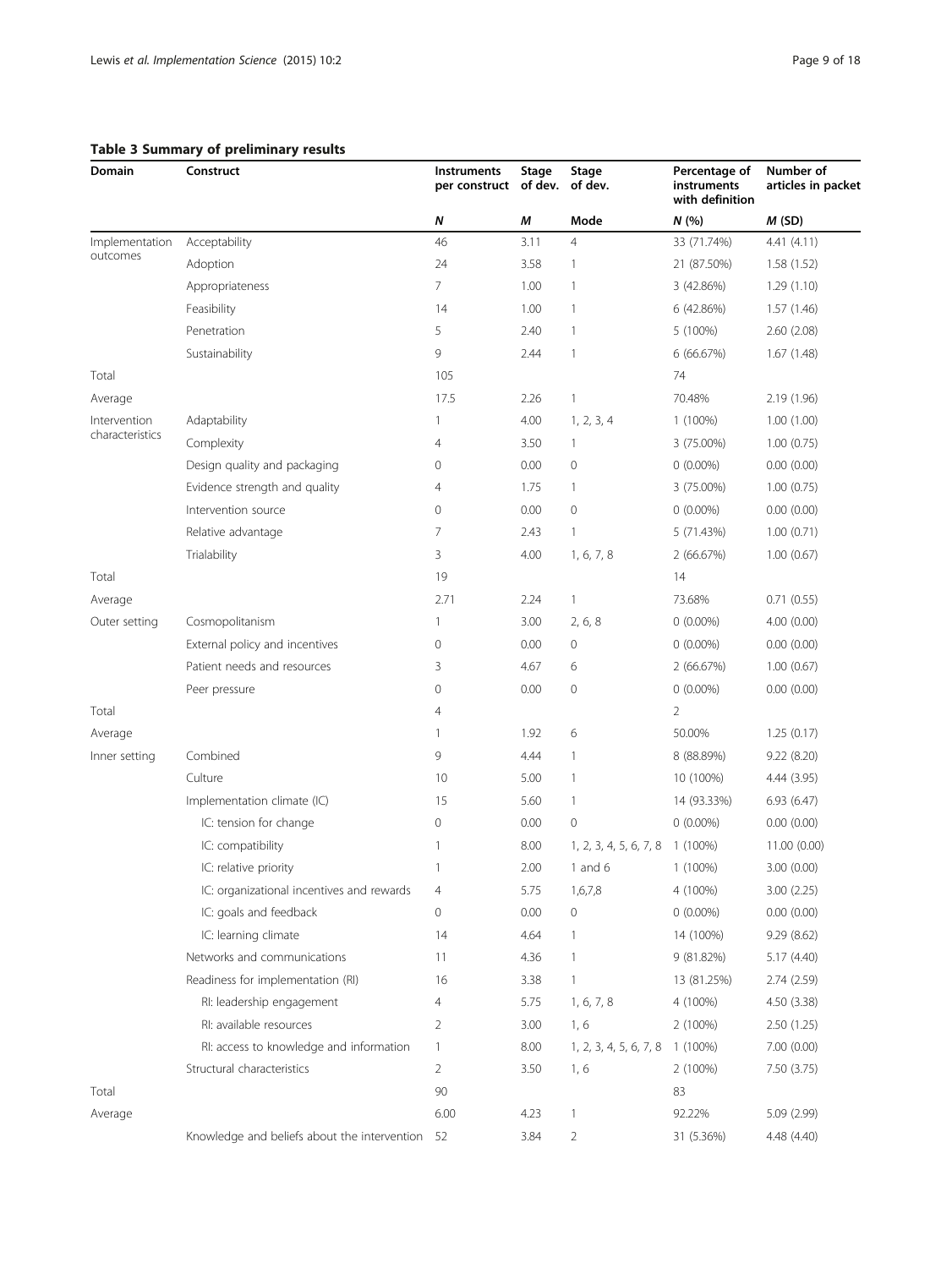#### Table 3 Summary of preliminary results (Continued)

| Characteristics<br>of individuals |                                                                 |                |      |                     |              |             |
|-----------------------------------|-----------------------------------------------------------------|----------------|------|---------------------|--------------|-------------|
|                                   | Individual stage of change                                      | 6              | 2.83 |                     | 5 (83.33%)   | 3.00(2.50)  |
|                                   | Individual identification with the organization                 | $\overline{4}$ | 3.50 | 1, 4                | 3 (16.67%)   | 2.83 (2.36) |
|                                   | Other personal attributes                                       | 34             | 2.65 | $\mathbf{1}$        | 27 (5.26%)   | 3.89 (3.79) |
|                                   | Self-Efficacy                                                   | 4              | 3.75 | $\overline{1}$      | 4 (100%)     | 2.75(2.06)  |
| Total                             |                                                                 | 98             |      |                     | 70           |             |
| Average                           |                                                                 | 19.6           | 3.31 | $\overline{2}$      | 71.43%       | 3.39 (3.02) |
| Process                           | Engaging                                                        | $\circ$        | 0.00 | $\mathbf{0}$        | $0(0.00\%)$  | 1.00(0.00)  |
|                                   | Engaging: opinion leaders                                       | 0              | 0.00 | $\mathbf 0$         | $0(0.00\%)$  | 5.67 (3.78) |
|                                   | Engaging: formally appointed<br>internal implementation leaders | 0              | 0.00 | $\mathbf{0}$        | $0(0.00\%)$  | 0.00(0.00)  |
|                                   | Engaging: champions                                             | 0              | 0.00 | $\mathbf 0$         | $0(0.00\%)$  | 0.00(0.00)  |
|                                   | Engaging: external change agents                                |                | 7.00 | 1, 2, 3, 5, 6, 7, 8 | 1 (100%)     | 10.00(0.00) |
|                                   | Executing                                                       | 1              | 5.00 | 1, 2, 6, 7, 8       | 1 (100%)     | 2.00(0.00)  |
|                                   | Planning                                                        | 21             | 2.14 |                     | 13 (61.90%)  | 7.25 (6.99) |
|                                   | Reflecting and evaluating                                       | 20             | 0.03 | $\mathbf{0}$        | $9(45.00\%)$ | 2.70(2.22)  |
| Total                             |                                                                 | 54             |      |                     | 24           |             |
| Average                           |                                                                 | 6.75           | 1.77 |                     | 44.44%       | 3.58(1.62)  |
| Client outcomes                   | Satisfaction                                                    | 10             | 2.80 | 1, 3, 4, 5          | 4 (40.00%)   | 4.43(4.11)  |

Stages of dev. means the stages of development through which the instrument passed based on an eight-stage coding system describe in the text. It is important to note that these stages are not necessarily linear, meaning that an instrument need not pass through stage one to enter stage two and so forth. Rather, instruments received a point for any of the stages the instrument passed through. Finally, these ratings are reflective of the instruments' quality at its inception (i.e., based on its source article) and are not necessarily indicative of the instruments' current psychometric strength.

despite the recently renewed NIH program announcement explicitly highlighting their interest in instrumentrelated proposals, they have received few proposals centered on instrument development (David Chambers DPhil, personal communication, October 24, 2013).

Numerous constructs have 20 or more available instruments (e.g., acceptability, adoption, organizational context, culture, implementation climate, knowledge and beliefs about the intervention, other personal attributes, planning, reflecting, and evaluating), suggesting saturation. However, without readily available information on what exists nor the psychometric properties and associated decision making tools, DIS researchers and stakeholders may continue to develop instruments in these seemingly saturated areas or select poorly constructed instruments that will hinder scientific progress. It is important for researchers and stakeholders to carefully consider the applicability of available instruments to promote cross-study comparisons, which is a necessary process for building the DIS knowledge base.

Figure [2](#page-10-0) depicts the timeline across which identified instruments were developed ("year developed" is based on the year in which the original article was published). That is, based on our search parameter (i.e., beginning in 1985), less than one quarter (23.17%) of all identified

instruments were developed prior to 1999 (14-year period), whereas one quarter (25.61%) of instruments have been developed since 2009 (4-year period), reflecting the growth of DIS in recent years. Notably, and perhaps not surprisingly, over one third (34.90%) of instruments for implementation outcomes have been developed since the seminal paper by Proctor et al. was published [[8](#page-17-0)]. Proctor et al. articulated a research agenda for DIS outcome evaluations that appears to have positively influenced instrument development.

Table [4](#page-11-0) summarizes the six discrete fields from which the instruments emerged. The majority of instruments tapping *implementation outcomes* emerged from subfields of Psychology. Instruments tapping intervention characteristics stem from Psychology and Public Health or Government research. Inner setting instruments emerged from the previously mentioned fields, although more significantly from Organizational, Workplace, and Business literatures. Instruments tapping characteristics of individuals, process, and client outcomes were generated from a range of fields including those listed previously but also Medicine and Education. The breakdown of fields from which the identified instruments were generated suggests that Psychology and its subfields have contributed immensely to the evaluation of DIS, representing a higher average number of instruments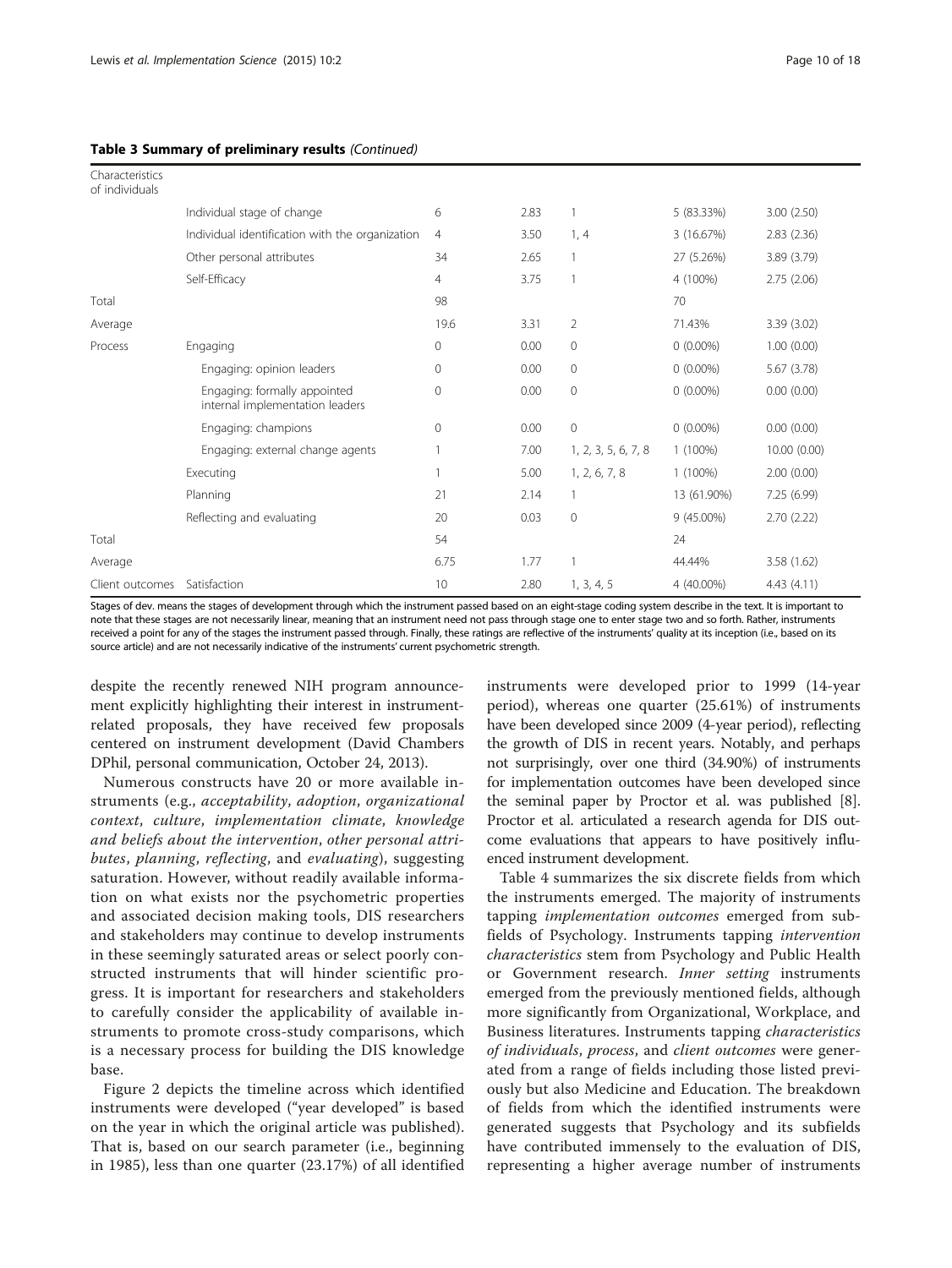<span id="page-10-0"></span>

than any other field across constructs  $(M = 3.91)$ . Notably, the discipline from which the instruments emerged was consistent with the strengths of each field.

Tables [5](#page-13-0) and [6](#page-15-0) reflect the stakeholders targeted by each instrument and the contexts in which the instruments have been used, respectively. Across domains, the majority of instruments were developed to target the service provider rather than the service director, supervisor, or consumer. However, measures of intervention characteristics and process targeted stakeholders in the "other" category, encompassing a range of general staff as well as researchers. In line with the field from which the instruments originated and the scope of the review, the majority of instruments have since been used in mental health settings.

Bibliometric data available for each of the identified instruments (see Table [3\)](#page-8-0) makes it possible to deduce which instruments have been perceived favorably by researchers conducting DIS via publication counts for each instrument. This information is of course confounded by the year in which the instrument was developed and thus should be interpreted with caution. To date, instruments tapping inner setting are the most frequently used and published. Notably, compatibility instruments have an average of 11 publications, followed by combined instruments (e.g., culture and climate, average of 9.22 instruments). External change agent instruments have an average of 10 published articles. Implementation outcomes are receiving greater attention in the literature; despite having far fewer publications, there is steady growth over the recent years.

With data extraction and psychometric ratings ongoing (step 6), we can nevertheless provide a preliminary account of the quality of the identified instruments. Across the 48 constructs (including subconstructs), an average of 71% included explicit construct definitions. This suggests that the construct validity of approximately one quarter of the instruments, which is based on careful operationalization of constructs according to their theoretical underpinnings, is questionable. In the absence of explicit construct definitions, use of identified instruments by other teams requires investigators to make assumptions about the instrument's construct validity based on available items, which may be challenging given the potential overlapping nature of constructs within domains (e.g., the construct of *appropriateness* is often used synonymously with perceived fit, relevance, compatibility, suitability, usefulness, and practicability; [[8](#page-17-0)]). Until consensus among constructs and terms is achieved [[23\]](#page-17-0), this practice may compromise the generalizability of study findings.

A second set of preliminary results suggests that in general, the identified DIS instruments are of poor quality. Specifically, we developed a coding system to rate the stages of systematic development through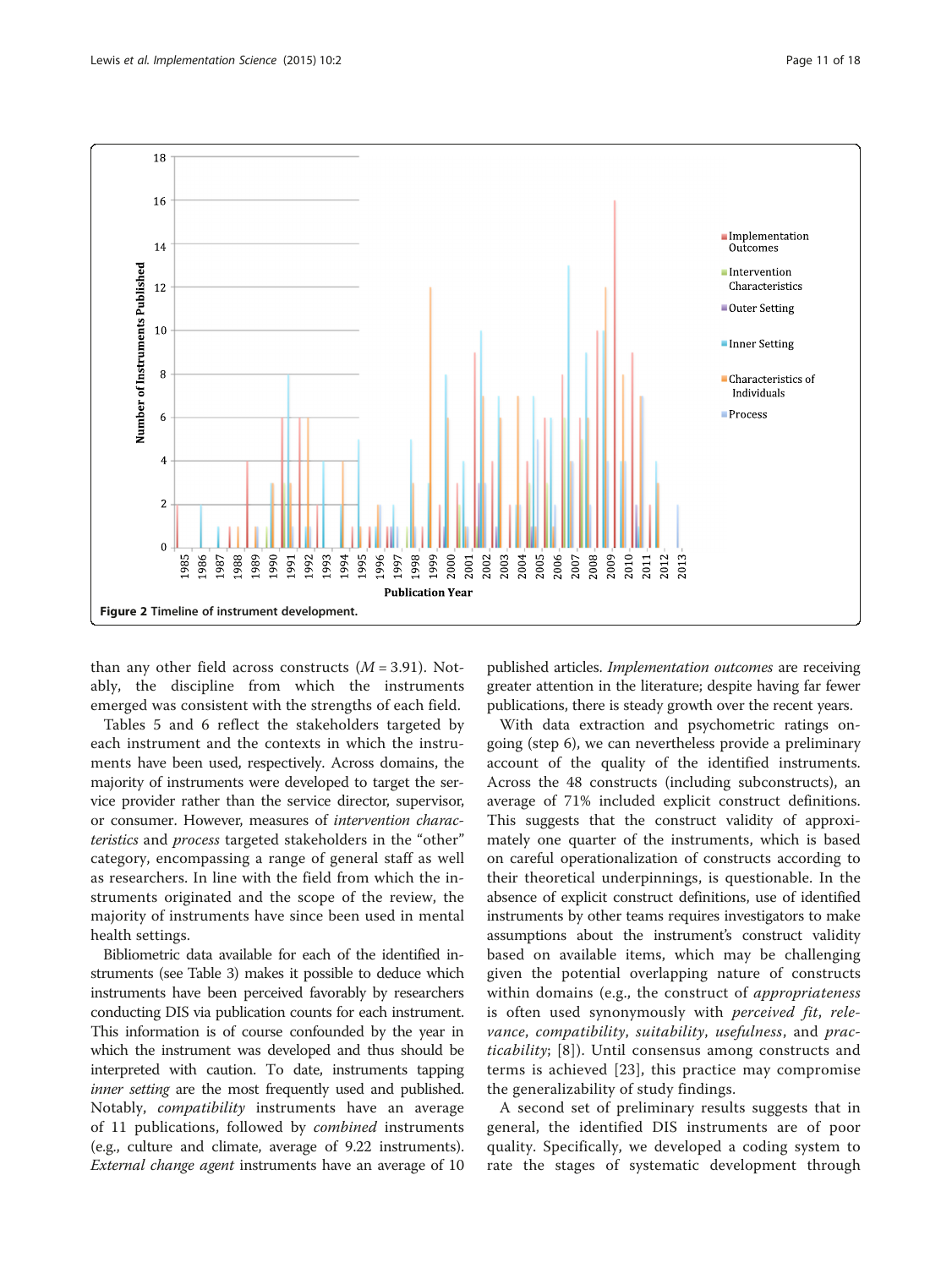## <span id="page-11-0"></span>Table 4 Fields from which instruments originated

| Domain                                                                                                            | Construct                                                       | <b>Education</b>                                                                                                                                                                                                                                                                                                                                                                                                                                                                                                                                                                                                                                                                                                                                                                                                                                                                                                                                                                                                                                                                                                                                                                                                                                                                                                                                                                                                                                                                                                                                                                                                                                                                                                                                                                                                                                                                                                                                                                                                                                                                                                                                                                                                                                    | Psychology   | $\mathsf{I}\mathsf{T}$ | <b>Public health</b> | Medicine    | Organizational |
|-------------------------------------------------------------------------------------------------------------------|-----------------------------------------------------------------|-----------------------------------------------------------------------------------------------------------------------------------------------------------------------------------------------------------------------------------------------------------------------------------------------------------------------------------------------------------------------------------------------------------------------------------------------------------------------------------------------------------------------------------------------------------------------------------------------------------------------------------------------------------------------------------------------------------------------------------------------------------------------------------------------------------------------------------------------------------------------------------------------------------------------------------------------------------------------------------------------------------------------------------------------------------------------------------------------------------------------------------------------------------------------------------------------------------------------------------------------------------------------------------------------------------------------------------------------------------------------------------------------------------------------------------------------------------------------------------------------------------------------------------------------------------------------------------------------------------------------------------------------------------------------------------------------------------------------------------------------------------------------------------------------------------------------------------------------------------------------------------------------------------------------------------------------------------------------------------------------------------------------------------------------------------------------------------------------------------------------------------------------------------------------------------------------------------------------------------------------------|--------------|------------------------|----------------------|-------------|----------------|
| Implementation                                                                                                    | Acceptability                                                   | 8 (18.61%)                                                                                                                                                                                                                                                                                                                                                                                                                                                                                                                                                                                                                                                                                                                                                                                                                                                                                                                                                                                                                                                                                                                                                                                                                                                                                                                                                                                                                                                                                                                                                                                                                                                                                                                                                                                                                                                                                                                                                                                                                                                                                                                                                                                                                                          | 29 (67.44%)  | 1(2.33%)               | 3(6.98%)             | 2(4.65%)    | $0(0.00\%)$    |
| outcomes                                                                                                          | Adoption                                                        | 5 (33.33%)                                                                                                                                                                                                                                                                                                                                                                                                                                                                                                                                                                                                                                                                                                                                                                                                                                                                                                                                                                                                                                                                                                                                                                                                                                                                                                                                                                                                                                                                                                                                                                                                                                                                                                                                                                                                                                                                                                                                                                                                                                                                                                                                                                                                                                          | 5 (33.33%)   | 1(6.67%)               | 3 (20.00%)           | 1(6.67%)    | $0(0.00\%)$    |
|                                                                                                                   | Appropriateness                                                 | $0(0.00\%)$                                                                                                                                                                                                                                                                                                                                                                                                                                                                                                                                                                                                                                                                                                                                                                                                                                                                                                                                                                                                                                                                                                                                                                                                                                                                                                                                                                                                                                                                                                                                                                                                                                                                                                                                                                                                                                                                                                                                                                                                                                                                                                                                                                                                                                         | $3(60.00\%)$ | $1(20.00\%)$           | $1(20.00\%)$         | $0(0.00\%)$ | $0(0.00\%)$    |
| Intervention<br>characteristics<br>Outer setting<br>Inner setting<br>Characteristics<br>of individuals<br>Process | Feasibility                                                     | 1(9.09%)                                                                                                                                                                                                                                                                                                                                                                                                                                                                                                                                                                                                                                                                                                                                                                                                                                                                                                                                                                                                                                                                                                                                                                                                                                                                                                                                                                                                                                                                                                                                                                                                                                                                                                                                                                                                                                                                                                                                                                                                                                                                                                                                                                                                                                            | 7 (63.64%)   | $0(0.00\%)$            | 3(27.27%)            | $0(0.00\%)$ | $0(0.00\%)$    |
|                                                                                                                   | Penetration                                                     | $0(0.00\%)$                                                                                                                                                                                                                                                                                                                                                                                                                                                                                                                                                                                                                                                                                                                                                                                                                                                                                                                                                                                                                                                                                                                                                                                                                                                                                                                                                                                                                                                                                                                                                                                                                                                                                                                                                                                                                                                                                                                                                                                                                                                                                                                                                                                                                                         | 2 (40.00%)   | $0(0.00\%)$            | 3 (60.00%)           | $0(0.00\%)$ | $0(0.00\%)$    |
|                                                                                                                   | Sustainability                                                  | $0(0.00\%)$                                                                                                                                                                                                                                                                                                                                                                                                                                                                                                                                                                                                                                                                                                                                                                                                                                                                                                                                                                                                                                                                                                                                                                                                                                                                                                                                                                                                                                                                                                                                                                                                                                                                                                                                                                                                                                                                                                                                                                                                                                                                                                                                                                                                                                         | 1(20.00%)    | $0(0.00\%)$            | 4 (80.00%)           | $0(0.00\%)$ | $0(0.00\%)$    |
|                                                                                                                   | Adaptability                                                    | $0(0.00\%)$                                                                                                                                                                                                                                                                                                                                                                                                                                                                                                                                                                                                                                                                                                                                                                                                                                                                                                                                                                                                                                                                                                                                                                                                                                                                                                                                                                                                                                                                                                                                                                                                                                                                                                                                                                                                                                                                                                                                                                                                                                                                                                                                                                                                                                         | 1 (100.00%)  | $0(0.00\%)$            | $0(0.00\%)$          | $0(0.00\%)$ | $0(0.00\%)$    |
|                                                                                                                   | Complexity                                                      | $0(0.00\%)$                                                                                                                                                                                                                                                                                                                                                                                                                                                                                                                                                                                                                                                                                                                                                                                                                                                                                                                                                                                                                                                                                                                                                                                                                                                                                                                                                                                                                                                                                                                                                                                                                                                                                                                                                                                                                                                                                                                                                                                                                                                                                                                                                                                                                                         | $1(25.00\%)$ | $1(25.00\%)$           | $2(50.00\%)$         | $0(0.00\%)$ | $0(0.00\%)$    |
|                                                                                                                   | Design quality and packaging                                    | $0(0.00\%)$                                                                                                                                                                                                                                                                                                                                                                                                                                                                                                                                                                                                                                                                                                                                                                                                                                                                                                                                                                                                                                                                                                                                                                                                                                                                                                                                                                                                                                                                                                                                                                                                                                                                                                                                                                                                                                                                                                                                                                                                                                                                                                                                                                                                                                         | $0(0.00\%)$  | $0(0.00\%)$            | $0(0.00\%)$          | $0(0.00\%)$ | $0(0.00\%)$    |
|                                                                                                                   | Evidence strength and quality                                   | $0(0.00\%)$<br>$0(0.00\%)$<br>$0(0.00\%)$<br>3 (75.00%)<br>$1(25.00\%)$<br>$0(0.00\%)$<br>$0(0.00\%)$<br>$0(0.00\%)$<br>$0(0.00\%)$<br>$0(0.00\%)$<br>$0(0.00\%)$<br>2 (40.00%)<br>$1(20.00\%)$<br>2 (40.00%)<br>$0(0.00\%)$<br>$0(0.00\%)$<br>$0(0.00\%)$<br>2(66.67%)<br>$0(0.00\%)$<br>$1(33.33\%)$<br>$0(0.00\%)$<br>$0(0.00\%)$<br>1 (100.00%)<br>$0(0.00\%)$<br>$0(0.00\%)$<br>$0(0.00\%)$<br>$0(0.00\%)$<br>$0(0.00\%)$<br>$0(0.00\%)$<br>$0(0.00\%)$<br>$0(0.00\%)$<br>$0(0.00\%)$<br>2(66.67%)<br>$0(0.00\%)$<br>1 (33.33%)<br>$0(0.00\%)$<br>$0(0.00\%)$<br>$0(0.00\%)$<br>$0(0.00\%)$<br>$0(0.00\%)$<br>$0(0.00\%)$<br>1 (20.00%)<br>$0(0.00\%)$<br>4 (80.00%)<br>$0(0.00\%)$<br>$0(0.00\%)$<br>$0(0.00\%)$<br>1 (50.00%)<br>$1(50.00\%)$<br>$0(0.00\%)$<br>$0(0.00\%)$<br>3 (23.08%)<br>1(7.69%)<br>2 (15.39%)<br>1(7.69%)<br>$0(0.00\%)$<br>$0(0.00\%)$<br>$0(0.00\%)$<br>$0(0.00\%)$<br>$0(0.00\%)$<br>$0(0.00\%)$<br>$0(0.00\%)$<br>1<br>$0(0.00\%)$<br>$0(0.00\%)$<br>$(100.00\%)$<br>$0(0.00\%)$<br>$0(0.00\%)$<br>$0(0.00\%)$<br>$0(0.00\%)$<br>1 (100.00%)<br>$0(0.00\%)$<br>1(33.33%)<br>1(33.33%)<br>$0(0.00\%)$<br>$0(0.00\%)$<br>$0(0.00\%)$<br>$0(0.00\%)$<br>$0(0.00\%)$<br>$0(0.00\%)$<br>$0(0.00\%)$<br>$0(0.00\%)$<br>$0(0.00\%)$<br>$0(0.00\%)$<br>3(21.43%)<br>$0(0.00\%)$<br>$0(0.00\%)$<br>$0(0.00\%)$<br>$0(0.00\%)$<br>$0(0.00\%)$<br>$0(0.00\%)$<br>1(8.33%)<br>$1(8.33\%)$<br>$0(0.00\%)$<br>1(8.33%)<br>5 (41.67%)<br>$0(0.00\%)$<br>2 (100.00%)<br>$0(0.00\%)$<br>$0(0.00\%)$<br>$0(0.00\%)$<br>$0(0.00\%)$<br>$0(0.00\%)$<br>$0(0.00\%)$<br>$0(0.00\%)$<br>$0(0.00\%)$<br>$0(0.00\%)$<br>$0(0.00\%)$<br>$0(0.00\%)$<br>$0(0.00\%)$<br>$\mathbf{1}$<br>$(100.00\%)$<br>$0(0.00\%)$<br>1 (100.00%)<br>$0(0.00\%)$<br>$0(0.00\%)$<br>$0(0.00\%)$<br>$1(2.00\%)$<br>$0(0.00\%)$<br>38 (76.00%)<br>$1(2.00\%)$<br>6 (12.00%)<br>$0(0.00\%)$<br>4 (80.00%)<br>$0(0.00\%)$<br>$0(0.00\%)$<br>$0(0.00\%)$<br>2 (40.00%)<br>$0(0.00\%)$<br>$0(0.00\%)$<br>$1(20.00\%)$<br>$1(20.00\%)$<br>$0(0.00\%)$<br>11 (42.31%)<br>$0(0.00\%)$<br>$0(0.00\%)$<br>9(34.62%)<br>$0(0.00\%)$<br>4 (100.00%)<br>$0(0.00\%)$<br>$0(0.00\%)$<br>$0(0.00\%)$<br>$0(0.00\%)$<br>$0(0.00\%)$<br>$0(0.00\%)$<br>$0(0.00\%)$<br>$0(0.00\%)$ | $0(0.00\%)$  |                        |                      |             |                |
|                                                                                                                   | Intervention source                                             |                                                                                                                                                                                                                                                                                                                                                                                                                                                                                                                                                                                                                                                                                                                                                                                                                                                                                                                                                                                                                                                                                                                                                                                                                                                                                                                                                                                                                                                                                                                                                                                                                                                                                                                                                                                                                                                                                                                                                                                                                                                                                                                                                                                                                                                     |              |                        |                      |             | $0(0.00\%)$    |
|                                                                                                                   | Relative advantage                                              |                                                                                                                                                                                                                                                                                                                                                                                                                                                                                                                                                                                                                                                                                                                                                                                                                                                                                                                                                                                                                                                                                                                                                                                                                                                                                                                                                                                                                                                                                                                                                                                                                                                                                                                                                                                                                                                                                                                                                                                                                                                                                                                                                                                                                                                     |              |                        |                      |             | $0(0.00\%)$    |
|                                                                                                                   | Trialability                                                    |                                                                                                                                                                                                                                                                                                                                                                                                                                                                                                                                                                                                                                                                                                                                                                                                                                                                                                                                                                                                                                                                                                                                                                                                                                                                                                                                                                                                                                                                                                                                                                                                                                                                                                                                                                                                                                                                                                                                                                                                                                                                                                                                                                                                                                                     |              |                        |                      |             | $0(0.00\%)$    |
|                                                                                                                   | Cosmopolitanism                                                 |                                                                                                                                                                                                                                                                                                                                                                                                                                                                                                                                                                                                                                                                                                                                                                                                                                                                                                                                                                                                                                                                                                                                                                                                                                                                                                                                                                                                                                                                                                                                                                                                                                                                                                                                                                                                                                                                                                                                                                                                                                                                                                                                                                                                                                                     |              |                        |                      |             | $0(0.00\%)$    |
|                                                                                                                   | External policy and incentives                                  |                                                                                                                                                                                                                                                                                                                                                                                                                                                                                                                                                                                                                                                                                                                                                                                                                                                                                                                                                                                                                                                                                                                                                                                                                                                                                                                                                                                                                                                                                                                                                                                                                                                                                                                                                                                                                                                                                                                                                                                                                                                                                                                                                                                                                                                     |              |                        |                      |             | $0(0.00\%)$    |
|                                                                                                                   | Patient needs and resources                                     |                                                                                                                                                                                                                                                                                                                                                                                                                                                                                                                                                                                                                                                                                                                                                                                                                                                                                                                                                                                                                                                                                                                                                                                                                                                                                                                                                                                                                                                                                                                                                                                                                                                                                                                                                                                                                                                                                                                                                                                                                                                                                                                                                                                                                                                     |              |                        |                      |             | $0(0.00\%)$    |
|                                                                                                                   | Peer pressure                                                   |                                                                                                                                                                                                                                                                                                                                                                                                                                                                                                                                                                                                                                                                                                                                                                                                                                                                                                                                                                                                                                                                                                                                                                                                                                                                                                                                                                                                                                                                                                                                                                                                                                                                                                                                                                                                                                                                                                                                                                                                                                                                                                                                                                                                                                                     |              |                        |                      |             | $0(0.00\%)$    |
|                                                                                                                   | Combined                                                        |                                                                                                                                                                                                                                                                                                                                                                                                                                                                                                                                                                                                                                                                                                                                                                                                                                                                                                                                                                                                                                                                                                                                                                                                                                                                                                                                                                                                                                                                                                                                                                                                                                                                                                                                                                                                                                                                                                                                                                                                                                                                                                                                                                                                                                                     |              |                        |                      |             | $0(0.00\%)$    |
|                                                                                                                   | Culture                                                         |                                                                                                                                                                                                                                                                                                                                                                                                                                                                                                                                                                                                                                                                                                                                                                                                                                                                                                                                                                                                                                                                                                                                                                                                                                                                                                                                                                                                                                                                                                                                                                                                                                                                                                                                                                                                                                                                                                                                                                                                                                                                                                                                                                                                                                                     |              |                        |                      |             | $0(0.00\%)$    |
|                                                                                                                   | Implementation climate                                          |                                                                                                                                                                                                                                                                                                                                                                                                                                                                                                                                                                                                                                                                                                                                                                                                                                                                                                                                                                                                                                                                                                                                                                                                                                                                                                                                                                                                                                                                                                                                                                                                                                                                                                                                                                                                                                                                                                                                                                                                                                                                                                                                                                                                                                                     |              |                        |                      |             | 6 (46.15%)     |
|                                                                                                                   | IC: tension for change                                          |                                                                                                                                                                                                                                                                                                                                                                                                                                                                                                                                                                                                                                                                                                                                                                                                                                                                                                                                                                                                                                                                                                                                                                                                                                                                                                                                                                                                                                                                                                                                                                                                                                                                                                                                                                                                                                                                                                                                                                                                                                                                                                                                                                                                                                                     |              |                        |                      |             | $0(0.00\%)$    |
|                                                                                                                   | IC: compatibility                                               |                                                                                                                                                                                                                                                                                                                                                                                                                                                                                                                                                                                                                                                                                                                                                                                                                                                                                                                                                                                                                                                                                                                                                                                                                                                                                                                                                                                                                                                                                                                                                                                                                                                                                                                                                                                                                                                                                                                                                                                                                                                                                                                                                                                                                                                     |              |                        |                      |             | $0(0.00\%)$    |
|                                                                                                                   | IC: relative priority                                           |                                                                                                                                                                                                                                                                                                                                                                                                                                                                                                                                                                                                                                                                                                                                                                                                                                                                                                                                                                                                                                                                                                                                                                                                                                                                                                                                                                                                                                                                                                                                                                                                                                                                                                                                                                                                                                                                                                                                                                                                                                                                                                                                                                                                                                                     |              |                        |                      |             | $0(0.00\%)$    |
|                                                                                                                   | IC: organizational incentives<br>and rewards                    |                                                                                                                                                                                                                                                                                                                                                                                                                                                                                                                                                                                                                                                                                                                                                                                                                                                                                                                                                                                                                                                                                                                                                                                                                                                                                                                                                                                                                                                                                                                                                                                                                                                                                                                                                                                                                                                                                                                                                                                                                                                                                                                                                                                                                                                     |              |                        |                      |             | 1(33.33%)      |
|                                                                                                                   | IC: goals and feedback                                          |                                                                                                                                                                                                                                                                                                                                                                                                                                                                                                                                                                                                                                                                                                                                                                                                                                                                                                                                                                                                                                                                                                                                                                                                                                                                                                                                                                                                                                                                                                                                                                                                                                                                                                                                                                                                                                                                                                                                                                                                                                                                                                                                                                                                                                                     |              |                        |                      |             | $0(0.00\%)$    |
|                                                                                                                   | IC: learning climate                                            |                                                                                                                                                                                                                                                                                                                                                                                                                                                                                                                                                                                                                                                                                                                                                                                                                                                                                                                                                                                                                                                                                                                                                                                                                                                                                                                                                                                                                                                                                                                                                                                                                                                                                                                                                                                                                                                                                                                                                                                                                                                                                                                                                                                                                                                     |              |                        |                      |             | 11 (78.57%)    |
|                                                                                                                   | Networks and communications                                     |                                                                                                                                                                                                                                                                                                                                                                                                                                                                                                                                                                                                                                                                                                                                                                                                                                                                                                                                                                                                                                                                                                                                                                                                                                                                                                                                                                                                                                                                                                                                                                                                                                                                                                                                                                                                                                                                                                                                                                                                                                                                                                                                                                                                                                                     |              |                        |                      |             | 10 (100.00%)   |
|                                                                                                                   | Readiness for implementation                                    |                                                                                                                                                                                                                                                                                                                                                                                                                                                                                                                                                                                                                                                                                                                                                                                                                                                                                                                                                                                                                                                                                                                                                                                                                                                                                                                                                                                                                                                                                                                                                                                                                                                                                                                                                                                                                                                                                                                                                                                                                                                                                                                                                                                                                                                     |              |                        |                      |             | 4 (34.33%)     |
|                                                                                                                   | RI: leadership engagement                                       |                                                                                                                                                                                                                                                                                                                                                                                                                                                                                                                                                                                                                                                                                                                                                                                                                                                                                                                                                                                                                                                                                                                                                                                                                                                                                                                                                                                                                                                                                                                                                                                                                                                                                                                                                                                                                                                                                                                                                                                                                                                                                                                                                                                                                                                     |              |                        |                      |             | $0(0.00\%)$    |
|                                                                                                                   | RI: available resources                                         |                                                                                                                                                                                                                                                                                                                                                                                                                                                                                                                                                                                                                                                                                                                                                                                                                                                                                                                                                                                                                                                                                                                                                                                                                                                                                                                                                                                                                                                                                                                                                                                                                                                                                                                                                                                                                                                                                                                                                                                                                                                                                                                                                                                                                                                     |              |                        |                      |             | 1 (100.00%)    |
|                                                                                                                   | RI: access to knowledge<br>and information                      |                                                                                                                                                                                                                                                                                                                                                                                                                                                                                                                                                                                                                                                                                                                                                                                                                                                                                                                                                                                                                                                                                                                                                                                                                                                                                                                                                                                                                                                                                                                                                                                                                                                                                                                                                                                                                                                                                                                                                                                                                                                                                                                                                                                                                                                     |              |                        |                      |             | $0(0.00\%)$    |
|                                                                                                                   | Structural characteristics                                      |                                                                                                                                                                                                                                                                                                                                                                                                                                                                                                                                                                                                                                                                                                                                                                                                                                                                                                                                                                                                                                                                                                                                                                                                                                                                                                                                                                                                                                                                                                                                                                                                                                                                                                                                                                                                                                                                                                                                                                                                                                                                                                                                                                                                                                                     |              |                        |                      |             | $0(0.00\%)$    |
|                                                                                                                   | Knowledge and beliefs<br>about the intervention                 |                                                                                                                                                                                                                                                                                                                                                                                                                                                                                                                                                                                                                                                                                                                                                                                                                                                                                                                                                                                                                                                                                                                                                                                                                                                                                                                                                                                                                                                                                                                                                                                                                                                                                                                                                                                                                                                                                                                                                                                                                                                                                                                                                                                                                                                     |              |                        |                      |             | 4 (8.00%)      |
|                                                                                                                   | Individual stage of change                                      |                                                                                                                                                                                                                                                                                                                                                                                                                                                                                                                                                                                                                                                                                                                                                                                                                                                                                                                                                                                                                                                                                                                                                                                                                                                                                                                                                                                                                                                                                                                                                                                                                                                                                                                                                                                                                                                                                                                                                                                                                                                                                                                                                                                                                                                     |              |                        |                      |             | $1(20.00\%)$   |
|                                                                                                                   | Individual identification<br>with the organization              |                                                                                                                                                                                                                                                                                                                                                                                                                                                                                                                                                                                                                                                                                                                                                                                                                                                                                                                                                                                                                                                                                                                                                                                                                                                                                                                                                                                                                                                                                                                                                                                                                                                                                                                                                                                                                                                                                                                                                                                                                                                                                                                                                                                                                                                     |              |                        |                      |             | $1(20.00\%)$   |
|                                                                                                                   | Other personal attributes                                       |                                                                                                                                                                                                                                                                                                                                                                                                                                                                                                                                                                                                                                                                                                                                                                                                                                                                                                                                                                                                                                                                                                                                                                                                                                                                                                                                                                                                                                                                                                                                                                                                                                                                                                                                                                                                                                                                                                                                                                                                                                                                                                                                                                                                                                                     |              |                        |                      |             | 6 (23.08%)     |
|                                                                                                                   | Self-efficacy                                                   |                                                                                                                                                                                                                                                                                                                                                                                                                                                                                                                                                                                                                                                                                                                                                                                                                                                                                                                                                                                                                                                                                                                                                                                                                                                                                                                                                                                                                                                                                                                                                                                                                                                                                                                                                                                                                                                                                                                                                                                                                                                                                                                                                                                                                                                     |              |                        |                      |             | $0(0.00\%)$    |
|                                                                                                                   | Engaging                                                        |                                                                                                                                                                                                                                                                                                                                                                                                                                                                                                                                                                                                                                                                                                                                                                                                                                                                                                                                                                                                                                                                                                                                                                                                                                                                                                                                                                                                                                                                                                                                                                                                                                                                                                                                                                                                                                                                                                                                                                                                                                                                                                                                                                                                                                                     |              |                        |                      |             | $0(0.00\%)$    |
|                                                                                                                   | Engaging: opinion leaders                                       | $0(0.00\%)$                                                                                                                                                                                                                                                                                                                                                                                                                                                                                                                                                                                                                                                                                                                                                                                                                                                                                                                                                                                                                                                                                                                                                                                                                                                                                                                                                                                                                                                                                                                                                                                                                                                                                                                                                                                                                                                                                                                                                                                                                                                                                                                                                                                                                                         | $0(0.00\%)$  | $0(0.00\%)$            | $0(0.00\%)$          | $0(0.00\%)$ | $0(0.00\%)$    |
|                                                                                                                   | Engaging: formally appointed<br>internal implementation leaders | $0(0.00\%)$                                                                                                                                                                                                                                                                                                                                                                                                                                                                                                                                                                                                                                                                                                                                                                                                                                                                                                                                                                                                                                                                                                                                                                                                                                                                                                                                                                                                                                                                                                                                                                                                                                                                                                                                                                                                                                                                                                                                                                                                                                                                                                                                                                                                                                         | $0(0.00\%)$  | $0(0.00\%)$            | $0(0.00\%)$          | $0(0.00\%)$ | $0(0.00\%)$    |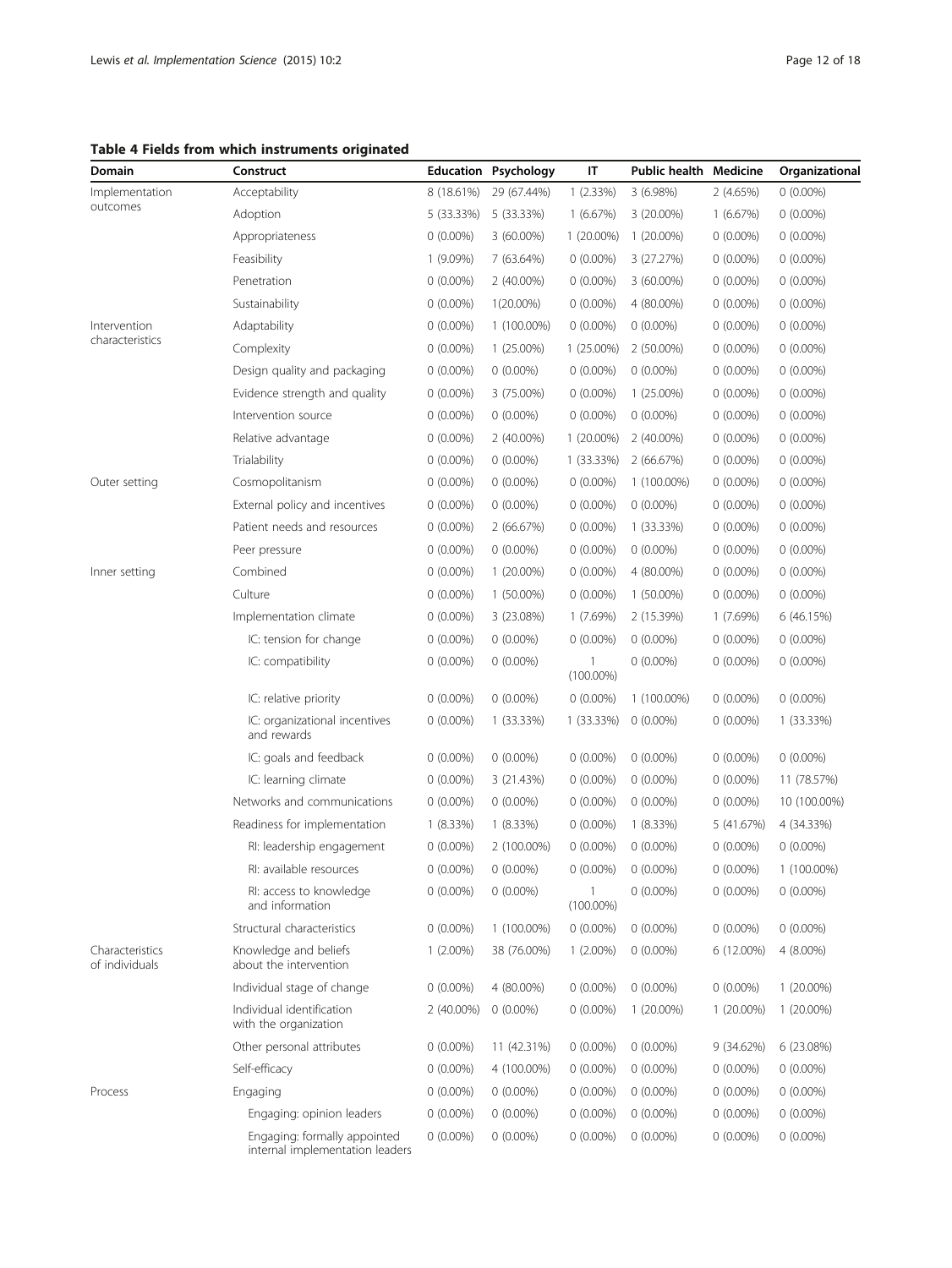| Table 4 Fields from which instruments originated (Continued) |  |  |
|--------------------------------------------------------------|--|--|
|--------------------------------------------------------------|--|--|

|                                         | Engaging: champions              | $0(0.00\%)$ | $0(0.00\%)$  | $0(0.00\%)$ | $0(0.00\%)$ | $0(0.00\%)$  | $0(0.00\%)$ |
|-----------------------------------------|----------------------------------|-------------|--------------|-------------|-------------|--------------|-------------|
|                                         | Engaging: external change agents | $0(0.00\%)$ | $0(0.00\%)$  | $0(0.00\%)$ | $0(0.00\%)$ | $(100.00\%)$ | $0(0.00\%)$ |
|                                         | Executing                        | $0(0.00\%)$ | $(100.00\%)$ | $0(0.00\%)$ | $0(0.00\%)$ | $0(0.00\%)$  | $0(0.00\%)$ |
|                                         | Planning                         | $0(0.00\%)$ | $5(25.00\%)$ | $0(0.00\%)$ | 5 (25.00%)  | 2 (10.00%)   | 8 (40.00%)  |
|                                         | Reflecting and evaluating        | 2 (14.29%)  | 11 (78.57%)  | $0(0.00\%)$ | $0(0.00\%)$ | $1(7.14\%)$  | $0(0.00\%)$ |
| Client outcomes                         | Satisfaction                     | 1 (10.00%)  | 2 (20.00%)   | $0(0.00\%)$ | $0(0.00\%)$ | 4 (40.00%)   | 3 (30.00%)  |
| M # of instruments<br>across constructs |                                  | 0.46        | 3.91         | 0.24        | 0.89        | 0.72         | .22         |

Fifty-eight instruments did not have an identifiable field of origin. "Psychology" includes clinical, counseling, community, school, sports, social, developmental, and forensic. "Medicine" includes psychiatry, VA, nursing, and pediatrics. "Organizational" includes workplace and business. Public health also includes government agency.

which each instrument should progress. Eight stages were identified based on seminal work of Walsh and Betz [[24](#page-17-0)]: (1) construct is defined, (2) initial items are generated by a group of experts, (3) pilot test of items with representative sample, (4) validity and reliability tests conducted based on pilot testing, (5) instrument is refined based on pilot results, (6) refined instrument is administered to the targeted sample, (7) validity and reliability tests are performed, and (8) psychometric properties are reported. Each instrument was coded such that 1 point was assigned for each aforementioned stage through which the instrument progressed as reported in the original articles. Table [3](#page-8-0) indicates that on average, the instruments identified did not even pass through three (of a possible eight) full stages of "proper" instrument development based on our coding system. These preliminary results suggest that the systematic development and psychometric characteristics of the body of instruments available in DIS is weak at best. However, these findings need to be substantiated by our rigorous psychometric evaluation, which is currently underway, in order to place confidence in these observations.

## A comparison of SIRC's methodology to existing reviews and repositories

To date, using this multi-faceted and collaborative search, synthesis, and evaluation methodology, SIRC's IRP has identified over 420 instruments tapping 48 constructs (including subconstructs) relevant to DIS. Use of this methodology, which combines systematic review techniques with email snowball sampling (to identify instruments in progress) and ongoing review of the latest publications, has resulted in a more comprehensive DIS instrument database than previous efforts. Specifically, although Chaudoir et al. [[5\]](#page-17-0) employed a systematic review of key DIS domains (i.e., structural, organizational, provider, patient, and innovation, as opposed to constructs: e.g., intervention adaptability, external policy, and incentives), they identified only 62 instruments which is substantially fewer than the 420+ instruments

revealed by the SIRC methodology. We posit that the low number of instruments identified by Chaudoir et al. is due to the exclusion of instruments that assess implementation outcomes, arguably the most critical domain of DIS constructs to date, and due to the fewer number of domains included in their review.

Moreover, our review methodology is unique because unlike previous reviews, all literature pertaining to each instrument has been identified to enable accurate conclusions about individual instrument quality. Previous efforts to employ a collaborative instrument review process, notably the GEM [[6\]](#page-17-0), do not systematically locate all available literature to rate the quality of the instruments. Rather, the GEM approach encourages website users to provide their own ratings regardless of user knowledge of the extant literature.

#### Implications

This multi-faceted methodology has potential long-term implications for DIS. Upon creation of the repository, researchers and stakeholders will have a relevant and useful resource for identifying available and psychometrically sound DIS instruments, thereby reducing the need to create "homegrown" instruments (i.e., relevant for one-time use; [[8\]](#page-17-0)) to evaluate their DIS efforts. We anticipate that access to the repository will encourage repeated use of the same, high-quality instruments to measure similar constructs across settings, reduce instrument redundancy, and increase the potential for the DIS field to evolve more rapidly. In addition to being a resource for existing DIS instruments, the repository may stimulate new areas of research and instrument development given that some constructs are saturated whereas others are lacking in instrumentation. Our preliminary results also signal a need for new instrumentation targeting non-provider stakeholders such as leaders and external change agents (e.g., implementation practitioners or intermediaries), particularly in light of research identifying the role they play in implementation success (e.g., [[25](#page-17-0)]). The ongoing application of our evidence-based assessment rating criteria leads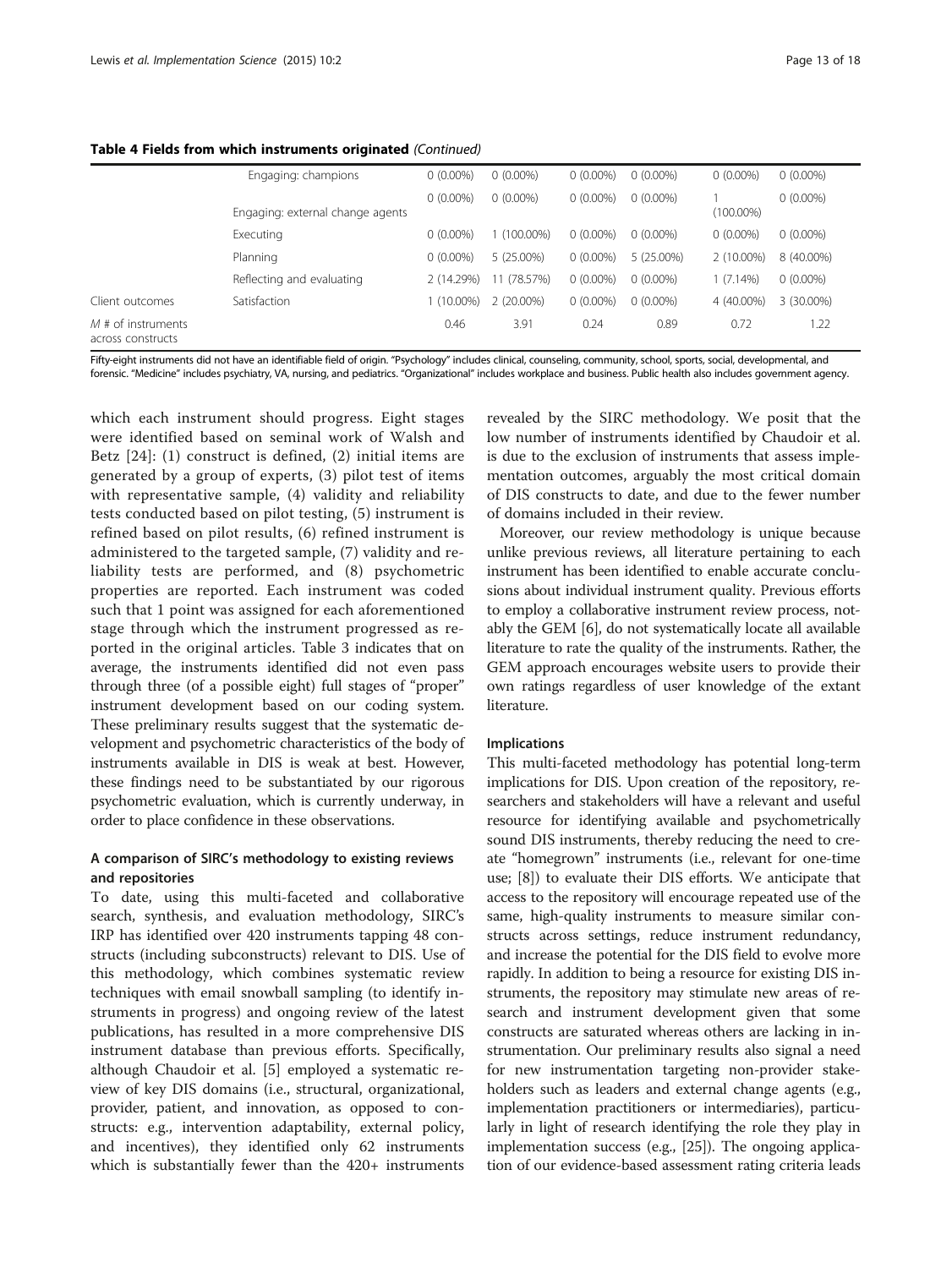## <span id="page-13-0"></span>Table 5 Stakeholders targeted by instruments

| Domain                                                                                                                                                                                                                                                                                                                                                                                                                                                                                                                                                                                                                                                                                             | Construct                                                                                                                                                                                                                                                                                                                                                                                                                                                                                                                                                                                                                                                                                                                                                                                                                                                                                                                                                                         | <b>Director</b><br>N(% | <b>Supervisor</b><br>N(% | Provider<br>N(% | Consumer<br>N(% | Other<br>N (%) |
|----------------------------------------------------------------------------------------------------------------------------------------------------------------------------------------------------------------------------------------------------------------------------------------------------------------------------------------------------------------------------------------------------------------------------------------------------------------------------------------------------------------------------------------------------------------------------------------------------------------------------------------------------------------------------------------------------|-----------------------------------------------------------------------------------------------------------------------------------------------------------------------------------------------------------------------------------------------------------------------------------------------------------------------------------------------------------------------------------------------------------------------------------------------------------------------------------------------------------------------------------------------------------------------------------------------------------------------------------------------------------------------------------------------------------------------------------------------------------------------------------------------------------------------------------------------------------------------------------------------------------------------------------------------------------------------------------|------------------------|--------------------------|-----------------|-----------------|----------------|
| Implementation outcomes                                                                                                                                                                                                                                                                                                                                                                                                                                                                                                                                                                                                                                                                            | Acceptability                                                                                                                                                                                                                                                                                                                                                                                                                                                                                                                                                                                                                                                                                                                                                                                                                                                                                                                                                                     | $0(0.00\%)$            | 1 (1.96%)                | 31 (60.78%)     | 16 (31.37%)     | 3 (5.88%)      |
|                                                                                                                                                                                                                                                                                                                                                                                                                                                                                                                                                                                                                                                                                                    | Adoption                                                                                                                                                                                                                                                                                                                                                                                                                                                                                                                                                                                                                                                                                                                                                                                                                                                                                                                                                                          | 4 (16.67%)             | 5 (20.83%)               | 11 (45.83%)     | 2(8.33%)        | 8 (33.33%)     |
|                                                                                                                                                                                                                                                                                                                                                                                                                                                                                                                                                                                                                                                                                                    | Appropriateness                                                                                                                                                                                                                                                                                                                                                                                                                                                                                                                                                                                                                                                                                                                                                                                                                                                                                                                                                                   | $0(0.00\%)$            | 1 (14.29%)               | 3 (42.86%)      | 1 (14.29%)      | 2 (28.57%)     |
|                                                                                                                                                                                                                                                                                                                                                                                                                                                                                                                                                                                                                                                                                                    | Feasibility                                                                                                                                                                                                                                                                                                                                                                                                                                                                                                                                                                                                                                                                                                                                                                                                                                                                                                                                                                       | $1(7.14\%)$            | $1(7.14\%)$              | 7 (50.00%)      | 6 (42.86%)      | $1(7.14\%)$    |
|                                                                                                                                                                                                                                                                                                                                                                                                                                                                                                                                                                                                                                                                                                    | Penetration                                                                                                                                                                                                                                                                                                                                                                                                                                                                                                                                                                                                                                                                                                                                                                                                                                                                                                                                                                       | $0(0.00\%)$            | 2 (40.00%)               | $1(20.00\%)$    | $1(20.00\%)$    | 1 (20.00%)     |
|                                                                                                                                                                                                                                                                                                                                                                                                                                                                                                                                                                                                                                                                                                    | Sustainability                                                                                                                                                                                                                                                                                                                                                                                                                                                                                                                                                                                                                                                                                                                                                                                                                                                                                                                                                                    | $0(0.00\%)$            | $0(0.00\%)$              | 4 (44.44%)      | 2 (22.22%)      | 3 (33.33%)     |
| Intervention characteristics                                                                                                                                                                                                                                                                                                                                                                                                                                                                                                                                                                                                                                                                       | Adaptability                                                                                                                                                                                                                                                                                                                                                                                                                                                                                                                                                                                                                                                                                                                                                                                                                                                                                                                                                                      | $0(0.00\%)$            | $0(0.00\%)$              | 1 (100%)        | $1(100\%)$      | $0(0.00\%)$    |
|                                                                                                                                                                                                                                                                                                                                                                                                                                                                                                                                                                                                                                                                                                    | Complexity                                                                                                                                                                                                                                                                                                                                                                                                                                                                                                                                                                                                                                                                                                                                                                                                                                                                                                                                                                        | $0(0.00\%)$            | $0(0.00\%)$              | 3 (75.00%)      | $0(0.00\%)$     | 1 (25.00%)     |
|                                                                                                                                                                                                                                                                                                                                                                                                                                                                                                                                                                                                                                                                                                    | Design quality and packaging                                                                                                                                                                                                                                                                                                                                                                                                                                                                                                                                                                                                                                                                                                                                                                                                                                                                                                                                                      | $0(0.00\%)$            | $0(0.00\%)$              | $0(0.00\%)$     | $0(0.00\%)$     | $0(0.00\%)$    |
|                                                                                                                                                                                                                                                                                                                                                                                                                                                                                                                                                                                                                                                                                                    | Evidence strength and quality                                                                                                                                                                                                                                                                                                                                                                                                                                                                                                                                                                                                                                                                                                                                                                                                                                                                                                                                                     | $0(0.00\%)$            | $1(20.00\%)$             | $3(60.00\%)$    | $1(20.00\%)$    | $0(0.00\%)$    |
|                                                                                                                                                                                                                                                                                                                                                                                                                                                                                                                                                                                                                                                                                                    | Intervention source                                                                                                                                                                                                                                                                                                                                                                                                                                                                                                                                                                                                                                                                                                                                                                                                                                                                                                                                                               | $0(0.00\%)$            | $0(0.00\%)$              | $0(0.00\%)$     | $0(0.00\%)$     | $0(0.00\%)$    |
| Outer setting<br>Inner setting                                                                                                                                                                                                                                                                                                                                                                                                                                                                                                                                                                                                                                                                     | Relative advantage                                                                                                                                                                                                                                                                                                                                                                                                                                                                                                                                                                                                                                                                                                                                                                                                                                                                                                                                                                | $0(0.00\%)$            | $0(0.00\%)$              | 4 (57.14%)      | 1 (14.29%)      | 3 (42.86%)     |
|                                                                                                                                                                                                                                                                                                                                                                                                                                                                                                                                                                                                                                                                                                    | Trialability                                                                                                                                                                                                                                                                                                                                                                                                                                                                                                                                                                                                                                                                                                                                                                                                                                                                                                                                                                      | $0(0.00\%)$            | $0(0.00\%)$              | 2(66.67%)       | $0(0.00\%)$     | 1 (33.33%)     |
|                                                                                                                                                                                                                                                                                                                                                                                                                                                                                                                                                                                                                                                                                                    | Cosmopolitanism                                                                                                                                                                                                                                                                                                                                                                                                                                                                                                                                                                                                                                                                                                                                                                                                                                                                                                                                                                   | $0(0.00\%)$            | $0(0.00\%)$              | $0(0.00\%)$     | $0(0.00\%)$     | $1(100\%)$     |
|                                                                                                                                                                                                                                                                                                                                                                                                                                                                                                                                                                                                                                                                                                    | External policy and incentives                                                                                                                                                                                                                                                                                                                                                                                                                                                                                                                                                                                                                                                                                                                                                                                                                                                                                                                                                    | $0(0.00\%)$            | $0(0.00\%)$              | $0(0.00\%)$     | $0(0.00\%)$     | $0(0.00\%)$    |
|                                                                                                                                                                                                                                                                                                                                                                                                                                                                                                                                                                                                                                                                                                    | Patient needs and resources                                                                                                                                                                                                                                                                                                                                                                                                                                                                                                                                                                                                                                                                                                                                                                                                                                                                                                                                                       | 1 (33.33%)             | $0(0.00\%)$              | 2(66.67%)       | $0(0.00\%)$     | $0(0.00\%)$    |
|                                                                                                                                                                                                                                                                                                                                                                                                                                                                                                                                                                                                                                                                                                    | Peer pressure                                                                                                                                                                                                                                                                                                                                                                                                                                                                                                                                                                                                                                                                                                                                                                                                                                                                                                                                                                     | $0(0.00\%)$            | $0(0.00\%)$              | $0(0.00\%)$     | $0(0.00\%)$     | $0(0.00\%)$    |
|                                                                                                                                                                                                                                                                                                                                                                                                                                                                                                                                                                                                                                                                                                    | Combined                                                                                                                                                                                                                                                                                                                                                                                                                                                                                                                                                                                                                                                                                                                                                                                                                                                                                                                                                                          | $1(11.11\%)$           | 2 (22.22%)               | 5 (55.55%)      | $1(11.11\%)$    | $1(11.11\%)$   |
|                                                                                                                                                                                                                                                                                                                                                                                                                                                                                                                                                                                                                                                                                                    | Culture                                                                                                                                                                                                                                                                                                                                                                                                                                                                                                                                                                                                                                                                                                                                                                                                                                                                                                                                                                           | 2 (25.00%)             | 3 (37.50%)               | 5 (62.50%)      | 2 (25.00%)      | $0(0.00\%)$    |
|                                                                                                                                                                                                                                                                                                                                                                                                                                                                                                                                                                                                                                                                                                    | Implementation climate<br>1(6.67%)<br>10 (66.67%)<br>5 (33.33%)<br>IC: tension for change<br>$0(0.00\%)$<br>$0(0.00\%)$<br>$0(0.00\%)$<br>IC: Compatibility<br>$0(0.00\%)$<br>$0(0.00\%)$<br>$0(0.00\%)$<br>IC: Relative priority<br>$1(100\%)$<br>$1(100\%)$<br>$1(100\%)$<br>IC: Organizational incentives and rewards<br>$0(0.00\%)$<br>2 (50.00%)<br>$1(25.00\%)$<br>IC: goals and feedback<br>$0(0.00\%)$<br>$0(0.00\%)$<br>$0(0.00\%)$<br>IC: learning climate<br>$0(0.00\%)$<br>6 (42.86%)<br>$1(7.14\%)$<br>Networks and communications<br>$0(0.00\%)$<br>3 (25.00%)<br>4 (33.33%)<br>Readiness for implementation<br>$0(0.00\%)$<br>3 (15.79%)<br>2 (10.53%)<br>RI: leadership engagement<br>1(25.00%)<br>4 (100%)<br>2 (50.00%)<br>RI: available resources<br>$0(0.00\%)$<br>2 (100%)<br>1 (50.00%)<br>RI: access to knowledge and information<br>$0(0.00\%)$<br>$0(0.00\%)$<br>$0(0.00\%)$<br>Structural characteristics<br>$0(0.00\%)$<br>$0(0.00\%)$<br>$1(50.00\%)$ | 4 (26.67%)             | 1(6.67%)                 |                 |                 |                |
|                                                                                                                                                                                                                                                                                                                                                                                                                                                                                                                                                                                                                                                                                                    |                                                                                                                                                                                                                                                                                                                                                                                                                                                                                                                                                                                                                                                                                                                                                                                                                                                                                                                                                                                   |                        |                          |                 | $0(0.00\%)$     | $0(0.00\%)$    |
|                                                                                                                                                                                                                                                                                                                                                                                                                                                                                                                                                                                                                                                                                                    |                                                                                                                                                                                                                                                                                                                                                                                                                                                                                                                                                                                                                                                                                                                                                                                                                                                                                                                                                                                   |                        |                          |                 | $0(0.00\%)$     | $1(100\%)$     |
|                                                                                                                                                                                                                                                                                                                                                                                                                                                                                                                                                                                                                                                                                                    |                                                                                                                                                                                                                                                                                                                                                                                                                                                                                                                                                                                                                                                                                                                                                                                                                                                                                                                                                                                   |                        |                          |                 | $0(0.00\%)$     | $0(0.00\%)$    |
|                                                                                                                                                                                                                                                                                                                                                                                                                                                                                                                                                                                                                                                                                                    |                                                                                                                                                                                                                                                                                                                                                                                                                                                                                                                                                                                                                                                                                                                                                                                                                                                                                                                                                                                   |                        |                          |                 | $0(0.00\%)$     | $1(25.00\%)$   |
|                                                                                                                                                                                                                                                                                                                                                                                                                                                                                                                                                                                                                                                                                                    |                                                                                                                                                                                                                                                                                                                                                                                                                                                                                                                                                                                                                                                                                                                                                                                                                                                                                                                                                                                   |                        |                          |                 | $0(0.00\%)$     | $0(0.00\%)$    |
|                                                                                                                                                                                                                                                                                                                                                                                                                                                                                                                                                                                                                                                                                                    |                                                                                                                                                                                                                                                                                                                                                                                                                                                                                                                                                                                                                                                                                                                                                                                                                                                                                                                                                                                   |                        |                          |                 | 7 (50.00%)      | $0(0.00\%)$    |
|                                                                                                                                                                                                                                                                                                                                                                                                                                                                                                                                                                                                                                                                                                    |                                                                                                                                                                                                                                                                                                                                                                                                                                                                                                                                                                                                                                                                                                                                                                                                                                                                                                                                                                                   |                        |                          |                 | 6 (50.00%)      | $0(0.00\%)$    |
|                                                                                                                                                                                                                                                                                                                                                                                                                                                                                                                                                                                                                                                                                                    |                                                                                                                                                                                                                                                                                                                                                                                                                                                                                                                                                                                                                                                                                                                                                                                                                                                                                                                                                                                   |                        |                          |                 | 5 (26.32%)      | 10 (52.63%)    |
|                                                                                                                                                                                                                                                                                                                                                                                                                                                                                                                                                                                                                                                                                                    |                                                                                                                                                                                                                                                                                                                                                                                                                                                                                                                                                                                                                                                                                                                                                                                                                                                                                                                                                                                   |                        |                          |                 | $1(25.00\%)$    | $0(0.00\%)$    |
|                                                                                                                                                                                                                                                                                                                                                                                                                                                                                                                                                                                                                                                                                                    |                                                                                                                                                                                                                                                                                                                                                                                                                                                                                                                                                                                                                                                                                                                                                                                                                                                                                                                                                                                   |                        |                          |                 | $0(0.00\%)$     | $0(0.00\%)$    |
|                                                                                                                                                                                                                                                                                                                                                                                                                                                                                                                                                                                                                                                                                                    |                                                                                                                                                                                                                                                                                                                                                                                                                                                                                                                                                                                                                                                                                                                                                                                                                                                                                                                                                                                   |                        |                          |                 | $0(0.00\%)$     | 1 (100%)       |
|                                                                                                                                                                                                                                                                                                                                                                                                                                                                                                                                                                                                                                                                                                    |                                                                                                                                                                                                                                                                                                                                                                                                                                                                                                                                                                                                                                                                                                                                                                                                                                                                                                                                                                                   |                        |                          |                 | $0(0.00\%)$     | 1 (50.00%)     |
| Characteristics of individuals<br>Knowledge and beliefs about the intervention<br>1(1.79%)<br>2 (3.57%)<br>Individual stage of change<br>$0(0.00\%)$<br>$0(0.00\%)$<br>Individual identification with the organization<br>$(0.00\%)$<br>$0(0.00\%)$<br>Other personal attributes<br>$0(0.00\%)$<br>$0(0.00\%)$<br>Self-efficacy<br>$0(0.00\%)$<br>$0(0.00\%)$<br>Process<br>Engaging<br>$0(0.00\%)$<br>$0(0.00\%)$<br>Engaging: opinion leaders<br>$0(0.00\%)$<br>$0(0.00\%)$<br>Engaging: formally appointed<br>$0(0.00\%)$<br>$0(0.00\%)$<br>internal implementation leaders<br>Engaging: champions<br>$0(0.00\%)$<br>$0(0.00\%)$<br>Engaging: external change agents<br>$0(0.00\%)$<br>1 (100%) | 40 (71.43%)                                                                                                                                                                                                                                                                                                                                                                                                                                                                                                                                                                                                                                                                                                                                                                                                                                                                                                                                                                       | 8 (14.29%)             | 7 (12.50%)               |                 |                 |                |
|                                                                                                                                                                                                                                                                                                                                                                                                                                                                                                                                                                                                                                                                                                    |                                                                                                                                                                                                                                                                                                                                                                                                                                                                                                                                                                                                                                                                                                                                                                                                                                                                                                                                                                                   |                        |                          | 4 (66.67%)      | 1(16.67%)       | 1 (16.67%)     |
|                                                                                                                                                                                                                                                                                                                                                                                                                                                                                                                                                                                                                                                                                                    |                                                                                                                                                                                                                                                                                                                                                                                                                                                                                                                                                                                                                                                                                                                                                                                                                                                                                                                                                                                   |                        |                          | $0(0.00\%)$     | 5 (83.33%)      | 1(16.67%)      |
|                                                                                                                                                                                                                                                                                                                                                                                                                                                                                                                                                                                                                                                                                                    |                                                                                                                                                                                                                                                                                                                                                                                                                                                                                                                                                                                                                                                                                                                                                                                                                                                                                                                                                                                   |                        |                          | 8 (21.05%)      | 18 (47.37%)     | 12 (31.58%)    |
|                                                                                                                                                                                                                                                                                                                                                                                                                                                                                                                                                                                                                                                                                                    |                                                                                                                                                                                                                                                                                                                                                                                                                                                                                                                                                                                                                                                                                                                                                                                                                                                                                                                                                                                   |                        |                          | $2(50.00\%)$    | $1(25.00\%)$    | 1 (25.00%)     |
|                                                                                                                                                                                                                                                                                                                                                                                                                                                                                                                                                                                                                                                                                                    |                                                                                                                                                                                                                                                                                                                                                                                                                                                                                                                                                                                                                                                                                                                                                                                                                                                                                                                                                                                   |                        |                          | 1 (100%)        | $0(0.00\%)$     | $0(0.00\%)$    |
|                                                                                                                                                                                                                                                                                                                                                                                                                                                                                                                                                                                                                                                                                                    |                                                                                                                                                                                                                                                                                                                                                                                                                                                                                                                                                                                                                                                                                                                                                                                                                                                                                                                                                                                   |                        |                          | $0(0.00\%)$     | $0(0.00\%)$     | 3 (100%)       |
|                                                                                                                                                                                                                                                                                                                                                                                                                                                                                                                                                                                                                                                                                                    |                                                                                                                                                                                                                                                                                                                                                                                                                                                                                                                                                                                                                                                                                                                                                                                                                                                                                                                                                                                   |                        |                          | $0(0.00\%)$     | $0(0.00\%)$     | $0(0.00\%)$    |
|                                                                                                                                                                                                                                                                                                                                                                                                                                                                                                                                                                                                                                                                                                    |                                                                                                                                                                                                                                                                                                                                                                                                                                                                                                                                                                                                                                                                                                                                                                                                                                                                                                                                                                                   |                        |                          | $0(0.00\%)$     | $0(0.00\%)$     | $0(0.00\%)$    |
|                                                                                                                                                                                                                                                                                                                                                                                                                                                                                                                                                                                                                                                                                                    |                                                                                                                                                                                                                                                                                                                                                                                                                                                                                                                                                                                                                                                                                                                                                                                                                                                                                                                                                                                   |                        |                          | $0(0.00\%)$     | $0(0.00\%)$     | $0(0.00\%)$    |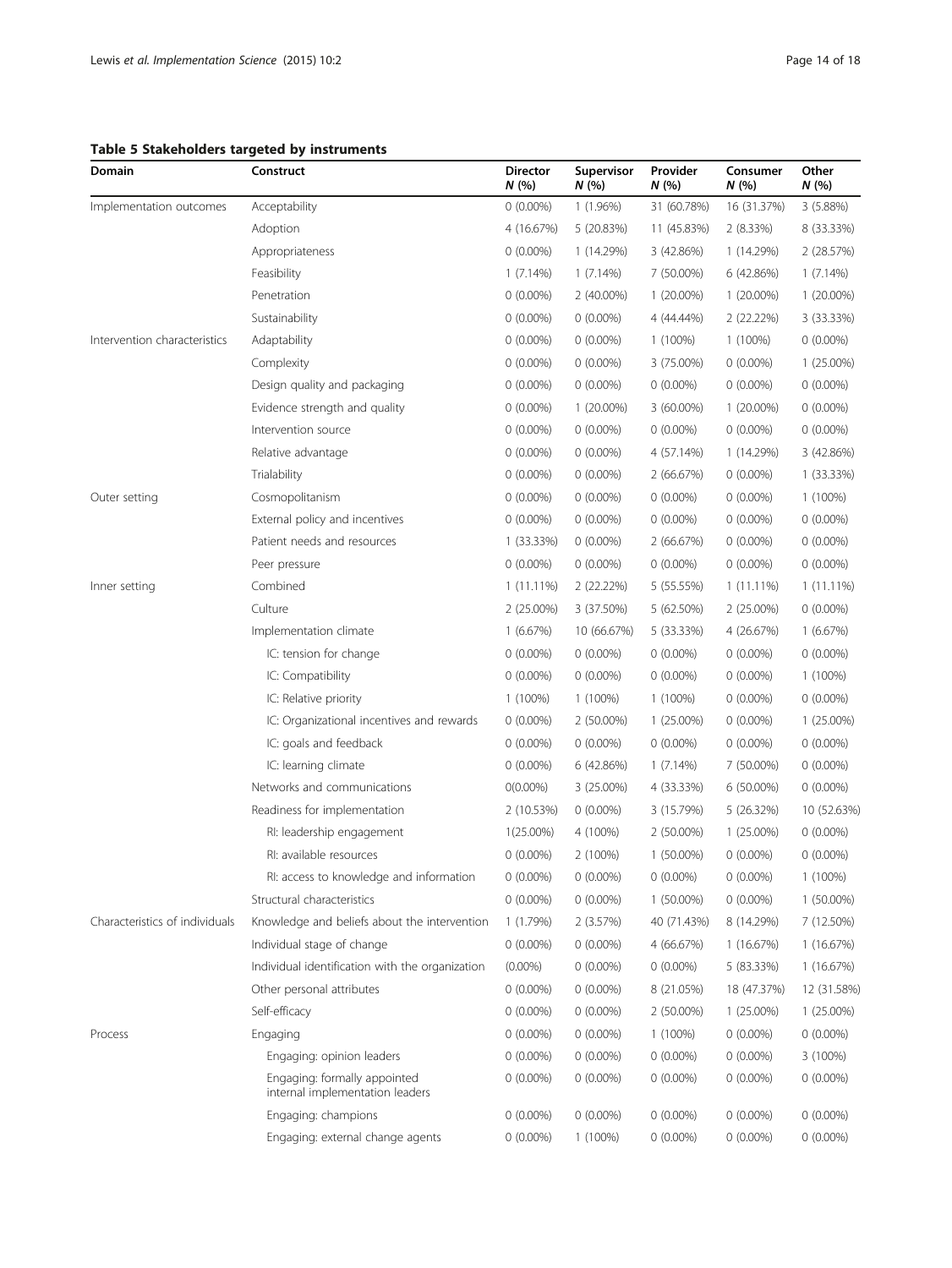|                 | Executing                 | $0(0.00\%)$ | $0(0.00\%)$ | $(100\%)$  | $0(0.00\%)$ | $0(0.00\%)$ |
|-----------------|---------------------------|-------------|-------------|------------|-------------|-------------|
|                 | Planning                  | $0(0.00\%)$ | 5 (17.86%)  | 5 (17.86%) | 5 (17.86%)  | 17 (60.71%) |
|                 | Reflecting and evaluating | $0(0.00\%)$ | 2 (10.00%)  | 9 (45.00%) | $1(5.00\%)$ | 10 (50.00%) |
| Client outcomes | Satisfaction              | $0(0.00\%)$ | $0(0.00\%)$ | 4 (28.57%) | 5 (35.71%)  | 6 (42.86%)  |

Table 5 Stakeholders targeted by instruments (Continued)

"Other" represents general staff or researchers.

us to anticipate a dearth of high-quality, psychometrically sound instruments, which will signal a need for instrument development of greater quality.

Although the above suppositions represent more short-term implications, long-term implications of this review are twofold, at minimum. First, the application of the EBA rating criteria as described in step 6 will aid in identifying psychometrically strong instruments and a potential consensus battery of high-quality, essential DIS instruments as a basic resource for researchers and stakeholders to advance cross-study comparisons. Second, it is our intention that the SIRC repository will be a dynamic resource. That is, the repository will grow with the evidence base to incorporate newly developed and/or tested instruments, as well as instruments identified via methodologies of colleagues completing relevant research (e.g., crowd sourcing methods). We believe this dynamic process will improve the efficiency and rigor of implementation science evaluations as a whole.

## Limitations

There are several noteworthy limitations inherent in this methodology. To ensure rigor and quality of the resulting repository, each step is meticulous and necessarily time-consuming and must be replicated by a second party. As a result, the intensity of time, resources, and personnel required by this comprehensive and multi-faceted methodology may be a potential limitation. Specifically, (a) initial literature reviews to identify instruments for targeted constructs take approximately 1.5–3 h, (b) cross-checking reviews take an additional 45 min–1 h, (c) instrument-specific literature reviews take an average of 2.5–4 h; (d) cross-checking instrument-specific literature reviews adds 1–3 h, and (e) rating requires an average of 50 min to complete. Because of limited funding, these preliminary results have taken roughly 2 years to achieve. It is highly encouraging, however, that the careful creation of project protocols and international support forthcoming for this project have allowed us to engage multiple core worksites and a large task force committed to realizing the goals of the SIRC IRP. Moreover, the lead authors (CCL, CS, and BJW) anticipate receiving grant funding from the National Institute of Mental Health to extend this work to also include pragmatic ratings of instruments, a critical domain for advancing the practice of

implementation in real-world settings [[26](#page-17-0)]. Another potential limitation of our work centers on the specific frameworks used to guide construct selection. Basing our work on the CFIR [\[7](#page-17-0)] and Implementation Outcomes Framework [[8\]](#page-17-0) provides a comprehensive conceptual framework, yet it is clear that DIS investigators employ diverse frameworks delineating unique constructs not included in the SIRC IRP [[2\]](#page-17-0). Nonetheless, we are hopeful that the thoughtful selection of these comprehensive and complementary frameworks will identify and make accessible a range of high-quality instruments that will be relevant to the majority of interested researchers and stakeholders.

## Conclusions and future directions

This multi-faceted and collaborative methodology is perhaps the most comprehensive attempt to identify, evaluate, and synthesize DIS instruments to date. Moving forward, we will review literature as it is published to ensure that this repository evolves with developing research, hence the need for a website platform. We have assigned a research assistant to review the Implementation Network monthly e-newsletter for additional instruments of relevance to our comprehensive review. In addition, a function for setting Google Scholar alerts according to our search strings will be implemented to review research published on a weekly basis to add relevant instruments and literature to our database.

In collaboration with our web master, we will design functionality to enable researchers and stakeholders to access, share (upload), and interact with the content. Researchers and stakeholders who are SIRC members<sup>c</sup> will be able to access, contribute, and track the dynamic expansion of the repository, receive notifications when new instruments are rated and added, and will be encouraged to engage with the development efforts. In addition, the repository will have inherent functionality to invite researchers and stakeholders who access instruments to share their data with the "community". Our long-term goal is to build a large, open-access dataset ripe for the application of more complex analyses of the instruments' psychometric properties. The results of the rigorous SIRC Instrument Review Project methodology will position the field to engage in careful evaluation of DIS efforts. The resulting decision aid with head-to-head graphical comparisons of instrument qualities will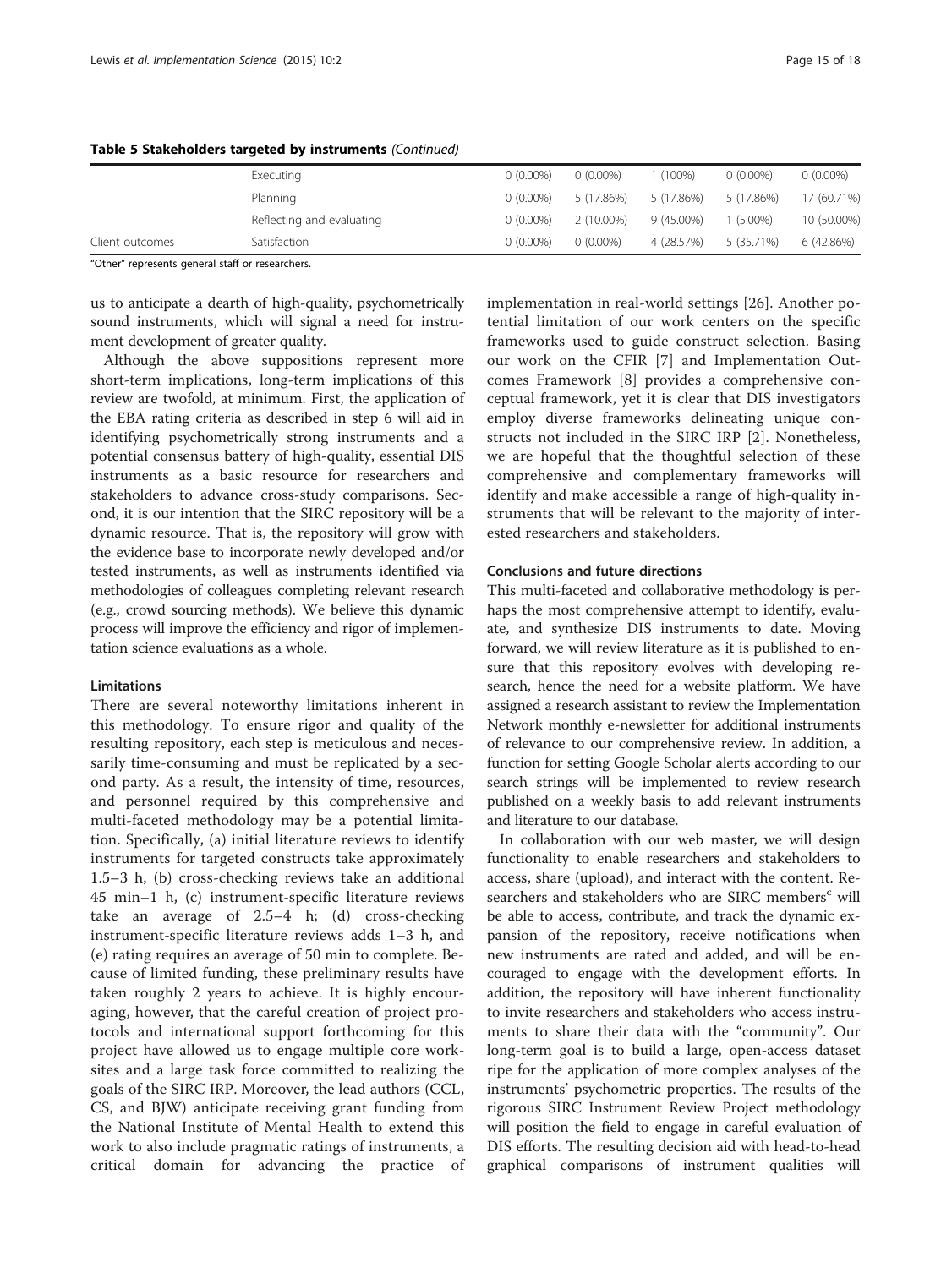| Domain                            | Construct                                                       | <b>Health care</b><br>N(%) | Workplace<br>N(%) | Mental illness/<br>substance abuse<br>N(%) | <b>Education</b><br>N(% | Other<br>N(% |
|-----------------------------------|-----------------------------------------------------------------|----------------------------|-------------------|--------------------------------------------|-------------------------|--------------|
| Implementation                    | Acceptability                                                   | 3(5.88%)                   | $0(0.00\%)$       | 28 (54.90%)                                | 22 (43.14%)             | $0(0.00\%)$  |
| outcomes                          | Adoption                                                        | 2(8.33%)                   | $6(25.00\%)$      | 5 (20.83%)                                 | 5 (20.83%)              | 6 (25.00%)   |
|                                   | Appropriateness                                                 | 1 (14.29%)                 | 1 (14.29%)        | 2 (28.57%)                                 | 1(14.29%)               | 2 (28.57%)   |
|                                   | Feasibility                                                     | 5 (35.71%)                 | $0(0.00\%)$       | 8 (57.14%)                                 | 3 (21.43%)              | 3 (21.43%)   |
|                                   | Penetration                                                     | $1(20.00\%)$               | $1(20.00\%)$      | 3 (60.00%)                                 | 2 (40.00%)              | $0(0.00\%)$  |
|                                   | Sustainability                                                  | $1(11.11\%)$               | 3 (33.33%)        | 4 (44.44%)                                 | $0(0.00\%)$             | $1(11.11\%)$ |
| Intervention                      | Adaptability                                                    | 1 (100%)                   | $0(0.00\%)$       | $0(0.00\%)$                                | 1 (100%)                | $0(0.00\%)$  |
| characteristics                   | Complexity                                                      | $1(25.00\%)$               | $0(0.00\%)$       | $1(25.00\%)$                               | $0(0.00\%)$             | 2 (50.00%)   |
|                                   | Design quality and packaging                                    | $0(0.00\%)$                | $0(0.00\%)$       | $0(0.00\%)$                                | $0(0.00\%)$             | $0(0.00\%)$  |
|                                   | Evidence strength and quality                                   | $0(0.00\%)$                | $0(0.00\%)$       | 4 (100%)                                   | $0(0.00\%)$             | $0(0.00\%)$  |
|                                   | Intervention source                                             | $0(0.00\%)$                | $0(0.00\%)$       | $0(0.00\%)$                                | $0(0.00\%)$             | $0(0.00\%)$  |
|                                   | Relative advantage                                              | 1 (14.29%)                 | $0(0.00\%)$       | 2 (28.57%)                                 | $0(0.00\%)$             | 4 (57.14%)   |
|                                   | Trialability                                                    | 1 (33.33%)                 | $0(0.00\%)$       | $O(0.00\%)$                                | $0(0.00\%)$             | 2 (66.67%)   |
| Outer setting                     | Cosmopolitanism                                                 | $0(0.00\%)$                | $1(100\%)$        | $0(0.00\%)$                                | $0(0.00\%)$             | $0(0.00\%)$  |
|                                   | External policy and incentives                                  | $0(0.00\%)$                | $0(0.00\%)$       | $0(0.00\%)$                                | $0(0.00\%)$             | $0(0.00\%)$  |
|                                   | Patient needs and resources                                     | 1 (33.33%)                 | $0(0.00\%)$       | 2(66.67%)                                  | $0(0.00\%)$             | $0(0.00\%)$  |
|                                   | Peer pressure                                                   | $0(0.00\%)$                | $0(0.00\%)$       | $0(0.00\%)$                                | $0(0.00\%)$             | $0(0.00\%)$  |
| Inner setting                     | Combined                                                        | 6(66.67%)                  | $1(11.11\%)$      | $1(11.11\%)$                               | $0(0.00\%)$             | $1(11.11\%)$ |
|                                   | Culture                                                         | 1 (12.50%)                 | 5 (62.50%)        | 1 (12.50%)                                 | $0(0.00\%)$             | 1 (12.50%)   |
|                                   | Implementation climate                                          | 4 (26.67%)                 | 7 (46.67%)        | 2 (13.33%)                                 | 1(6.67%)                | 3 (20.00%)   |
|                                   | IC: tension for change                                          | $0(0.00\%)$                | $0(0.00\%)$       | $0(0.00\%)$                                | $0(0.00\%)$             | $0(0.00\%)$  |
|                                   | IC: compatibility                                               | $0(0.00\%)$                | $0(0.00\%)$       | $0(0.00\%)$                                | $0(0.00\%)$             | $1(100\%)$   |
|                                   | IC: relative priority                                           | $0(0.00\%)$                | $0(0.00\%)$       | $0(0.00\%)$                                | $1(100\%)$              | $0(0.00\%)$  |
|                                   | IC: organizational incentives and rewards                       | $0(0.00\%)$                | 2 (50.00%)        | $1(25.00\%)$                               | $0(0.00\%)$             | 1 (25.00%)   |
|                                   | IC: goals and feedback                                          | $0(0.00\%)$                | $0(0.00\%)$       | $0(0.00\%)$                                | $0(0.00\%)$             | $0(0.00\%)$  |
|                                   | C: learning climate                                             | $0(0.00\%)$                | 13 (92.86%)       | $0(0.00\%)$                                | $1(7.14\%)$             | $0(0.00\%)$  |
|                                   | Networks and communications                                     | 1(6.25%)                   | 10 (62.50%)       | 4 (25.00%)                                 | $0(0.00\%)$             | 1(6.25%)     |
|                                   | Readiness for implementation                                    | 5 (26.32%)                 | 1(5.26%)          | 3 (15.79%)                                 | 1(5.26%)                | 9 (47.37%)   |
|                                   | RI: leadership engagement                                       | $0(0.00\%)$                | $1(25.00\%)$      | 3 (75.00%)                                 | $0(0.00\%)$             | $0(0.00\%)$  |
|                                   | RI: available resources                                         | $0(0.00\%)$                | 1 (50.00%)        | 1 (50.00%)                                 | $0(0.00\%)$             | $0(0.00\%)$  |
|                                   | RI: access to knowledge and information                         | $0(0.00\%)$                | $0(0.00\%)$       | $0(0.00\%)$                                | $0(0.00\%)$             | 1 (100%)     |
|                                   | Structural characteristics                                      | $0(0.00\%)$                | $0(0.00\%)$       | 1 (50.00%)                                 | $0(0.00\%)$             | $1(50.00\%)$ |
| Characteristics<br>of individuals | Knowledge and beliefs about the intervention                    | 3(5.36%)                   | 4 (7.14%)         | 37 (66.07%)                                | 6 (10.71%)              | 8 (14.29%)   |
|                                   | Individual stage of change                                      | 1 (16.67%)                 | 1(16.67%)         | 3 (50.00%)                                 | $0(0.00\%)$             | 1 (16.67%)   |
|                                   | Individual identification with the organization                 | $0(0.00\%)$                | 5 (83.33%)        | $0(0.00\%)$                                | $0(0.00\%)$             | 1(16.67%)    |
|                                   | Other personal attributes                                       | 2(5.26%)                   | 17 (44.74%)       | 7 (18.42%)                                 | $0(0.00\%)$             | 12 (31.58%)  |
|                                   | Self-efficacy                                                   | $1(20.00\%)$               | $0(0.00\%)$       | $2(40.00\%)$                               | $1(20.00\%)$            | $1(20.00\%)$ |
| Process                           | Engaging                                                        | $0(0.00\%)$                | $0(0.00\%)$       | $1(100\%)$                                 | $0(0.00\%)$             | $0(0.00\%)$  |
|                                   | Engaging: opinion leaders                                       | $0(0.00\%)$                | $0(0.00\%)$       | $0(0.00\%)$                                | $0(0.00\%)$             | 3 (100%)     |
|                                   | Engaging: formally appointed<br>internal implementation leaders | $0(0.00\%)$                | $0(0.00\%)$       | $0(0.00\%)$                                | $0(0.00\%)$             | $0(0.00\%)$  |
|                                   | Engaging: champions                                             | $0(0.00\%)$                | $0(0.00\%)$       | $0(0.00\%)$                                | $0(0.00\%)$             | $0(0.00\%)$  |

## <span id="page-15-0"></span>Table 6 Contexts in which instruments have been used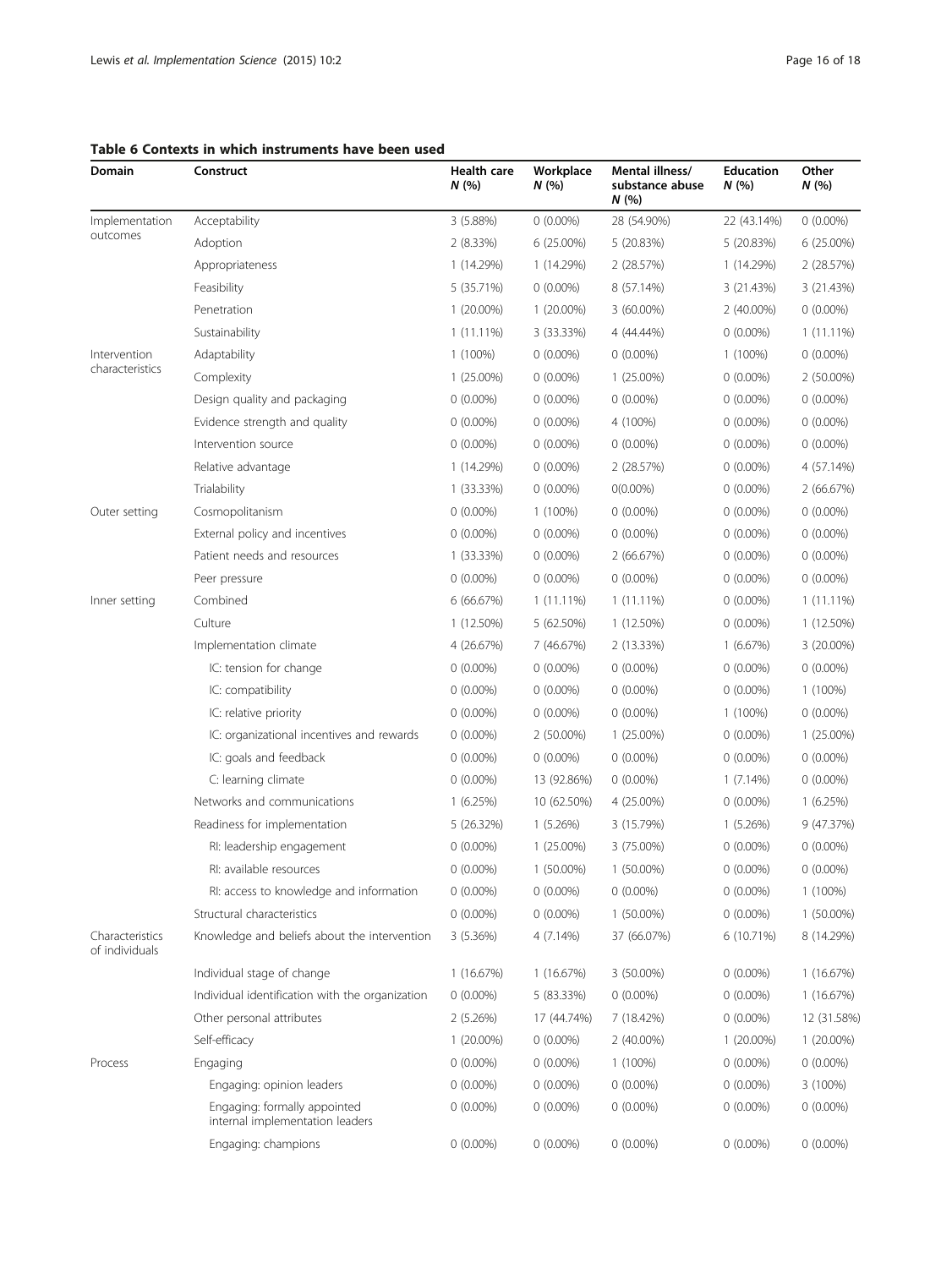<span id="page-16-0"></span>

|  |  |  | Table 6 Contexts in which instruments have been used (Continued) |  |  |  |  |
|--|--|--|------------------------------------------------------------------|--|--|--|--|
|--|--|--|------------------------------------------------------------------|--|--|--|--|

|                 | Engaging: external change agents | $1(100\%)$  | $0(0.00\%)$ | $0(0.00\%)$ | $0(0.00\%)$ | $0(0.00\%)$  |
|-----------------|----------------------------------|-------------|-------------|-------------|-------------|--------------|
|                 | Executing                        | $0(0.00\%)$ | $0(0.00\%)$ | $1(100\%)$  | $0(0.00\%)$ | $0(0.00\%)$  |
|                 | Planning                         | $2(7.14\%)$ | 5 (17.86%)  | 5 (17.86%)  | $0(0.00\%)$ | 17 (60.71%)  |
|                 | Reflecting and evaluating        | 1 (5.00%)   | $(5.00\%)$  | 8 (40.00%)  | $(5.00\%)$  | $9(45.00\%)$ |
| Client outcomes | Satisfaction                     | 2 (14.29%)  | $(7.14\%)$  | 4 (28.57%)  | $(7.14\%)$  | 6 (42.86%)   |

facilitate instrument identification and selection with open access and position researchers and stakeholders to employ psychometrically validated instruments and contribute to focused instrument development efforts.

#### Endnotes

<sup>a</sup>Implementation science refers to the scientific study of strategies used to integrate evidence into real-world settings [\[27](#page-17-0)]. Implementation practice is the act of integrating evidence into real-world settings [[28](#page-17-0)]. Instrument, in the case of this project, refers to quantitative tools, surveys, or measures that can be administered to individuals to obtain perspectives or information regarding their experience. Psychometric properties refer to outcomes of psychological testing of an instrument that reflects how well it measures a construct of interest with respect to reliability and validity.

b Instrument Review Task Force members listed in alphabetical order: Drs. Gregory Aarons, Cassidy Arnold, Melanie Barwick, Rinad Beidas, Helen Best, Elisa Borah, Craig Bryan, Adam Carmel, Mark Chaffin, Kate Comtois, Laura Damschroder, Dennis Donovan, Shannon Dorsey, Michelle Duda, Julia Felton, Dean Fixsen, Howard Goldman, Carmen Hall, Rochelle Hanson, Petra Helmond, Amanda Jensen-Doss, Sarah Kaye, Meghan Keough, Sara Landes, Cara Lewis, Marsha Linehan, Aaron Lyon, Michael McDonell, Kate McHugh, Maria Mancebo, Shari Manning, Christopher Martell, Erin Miga, Brian Mittman, Sandra Naoom, Byron Powell, Raphael Rose, Lisa Ruble, Joe Ruzek, Anju Sahay, Sonja Schoenwald, Rebecca Selove, Jeffrey Smith, Cameo Stanick, Bradley Steinfeld, Phil Ullrich, Elizabeth A. Wells, and Shannon Wiltsey Stirman.

Anyone can register to be a SIRC member at seattleimplementation.org and thus have access to the repository.

## Additional file

[Additional file 1:](http://www.implementationscience.com/content/supplementary/s13012-014-0193-x-s1.docx) Search string parameters for literature review. Standard search string parameters developed for the construct literature reviews.

#### Abbreviations

CFIR: Consolidated Framework for Implementation Research; DIS: Dissemination and Implementation Science; DoI: Diffusion of innovations; EBA: Evidence-based assessment; GEM: Grid-Enabled Measures Project; NIH: National Institutes of Health; PARiHS: Promoting Action in Health Services Framework; PRISM: Practical Robust Implementation and Sustainability Model; RA: Research assistant; SIRC: Society for Implementation

Research Collaboration (formerly known as Seattle Implementation Research Conferences); SIRC IRP: SIRC Instrument Review Project.

#### Competing interests

The authors declare that they have no competing interests.

#### Authors' contributions

CCL and KAC initially conceptualized the project as a priority product of SIRC. CCL, CS, and BJW are project Co-PIs and collaborate on the design and coordination, while KAC provides project oversight. CCL and CS manage the undergraduate research assistants (URA) working at Indiana University and University of Montana, respectively. BJW leads a method core group at UNC on the instrument quality rating process, where MK serves as the rating expert and trainer. RGM wrote the project protocols and trains and supervises the work of the URAs as well as drafted the introduction of the manuscript and compiled appropriate references. CS drafted the "[Methods](#page-2-0)" section of the manuscript. CCL drafted all other components of the manuscript. KAC, BJW, and MB all made significant contributions to the framing, editing, organization, and content of the manuscript. All authors read and approved the final manuscript.

#### Acknowledgements

The preparation of this manuscript was supported, in kind, through the National Institutes of Health R13 award entitled, "Development and Dissemination of Rigorous Methods for Training and Implementation of Evidence-Based Behavioral Health Treatments" granted to PI: KA Comtois from 2010 to 2015. Dr. Bryan J. Weiner's time on the project was supported by the following funding: NIH CTSA at UNC UL1TR00083. We would also like to acknowledge the numerous undergraduate research assistants (RAs) who contributed countless hours to this project. Indiana University RAs listed in alphabetical order: Hayley Ciosek, Caitlin Dorsey, Dorina Feher, Sarah Fischer, Amanda Gray, Charlotte Hancock, Hilary Harris, Elise Hoover, Taylor Marshall, Elizabeth Parker, Paige Schultz, Monica Schuring, Theresa Thymoski, Lucia Walsh, Kaylee Will, Rebecca Zauel, Wanni Zhou, Anna Zimmerman, and Nelson Zounlome. University of Montana RAs (undergraduate and graduate) listed in alphabetical order: Kaitlyn Ahlers, Sarah Bigley, Melina Chapman, May Conley, Lindsay Crosby, Bridget Gibbons, Eleana Joyner, Samantha Moore, Julie Oldfield, Kinsey Owen, Amy Peterson, and Mark Turnipseed. University of North Carolina RAs: Emily Haines and Connor Kaine.

#### Author details

<sup>1</sup>Department of Psychological and Brain Sciences, Indiana University, 1101 E 10th St., Bloomington, IN 47405, USA. <sup>2</sup>Department of Psychiatry and Behavioral Sciences, Harborview Medical Center, School of Medicine, University of Washington, Box 359911, 325 9th Ave, Seattle, WA 98104, USA. <sup>3</sup>Department of Psychology, University of Montana, 32 Campus Dr., Skaggs Bldg. 362, Missoula, MT 59812, USA. <sup>4</sup>University of North Carolina at Chapel Hill, 1102-C McGavran-Greenberg Hall, 135 Dauer Drive, Campus Box 7411, Chapel Hill, NC 27599-7411, USA. <sup>5</sup>North Carolina Translational and Clinical Sciences Institute, University of North Carolina at Chapel Hill, 160 N. Medical Drive, Brinkhous-Bullitt, 2nd Floor, CB# 7064,, Chapel Hill, NC 27599-7064, USA. <sup>6</sup>Child Health Evaluative Sciences, Research Institute, The Hospital for Sick Children, 555 University Avenue, Toronto, ON M5G 1X8, Canada. <sup>7</sup>Department of Psychology, Virginia Commonwealth University, 806 West Franklin St, Richmond, VA 23220, USA.

Received: 3 July 2014 Accepted: 12 December 2014 Published online: 08 January 2015